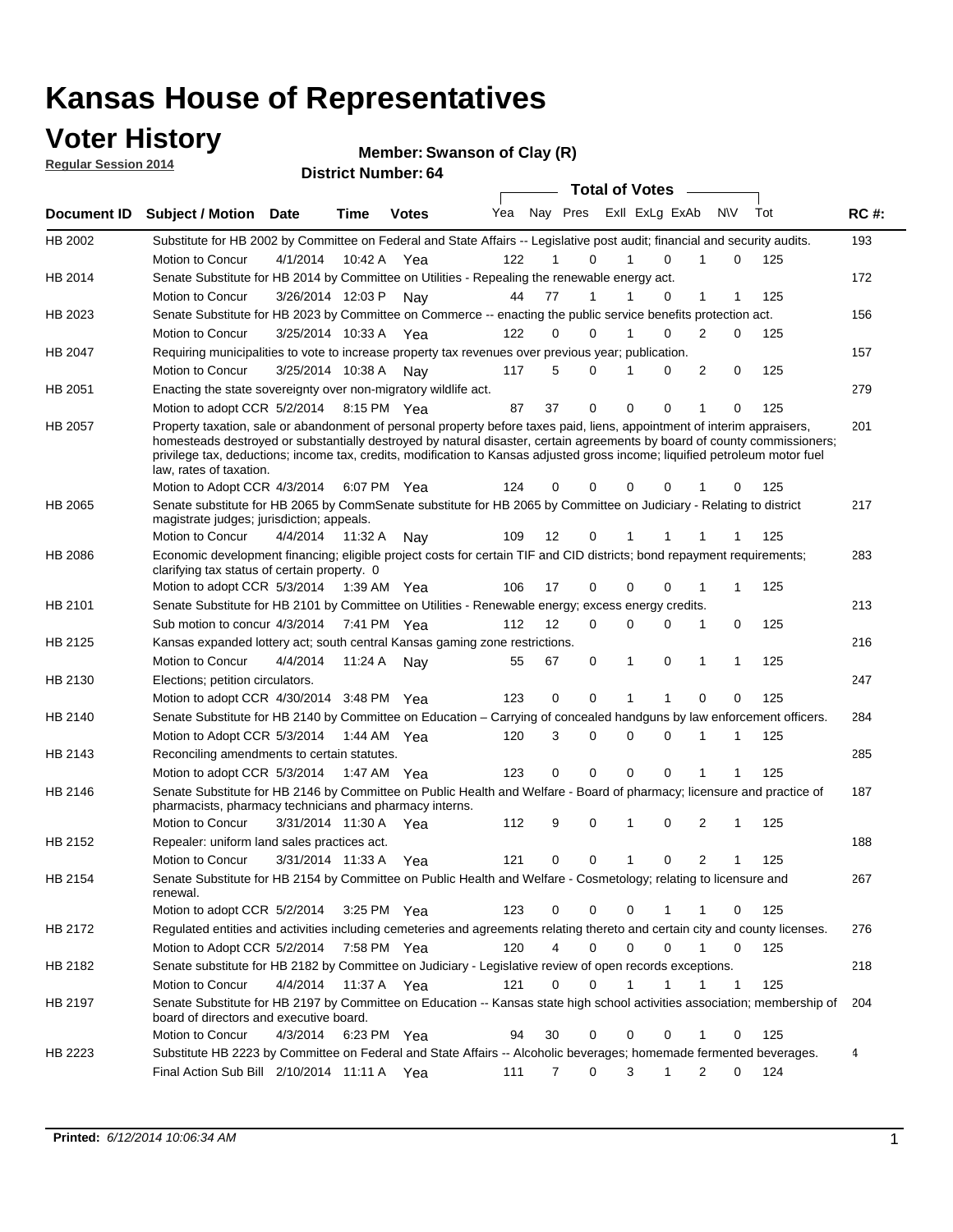#### **Voter History Member**

| <b>VULGE LIBLUTY</b><br><b>Regular Session 2014</b> |                                   | <b>District Number: 64</b> | Member: Swanson of Clay (R) |  |                                 |  |     |             |
|-----------------------------------------------------|-----------------------------------|----------------------------|-----------------------------|--|---------------------------------|--|-----|-------------|
|                                                     |                                   |                            |                             |  | <b>Total of Votes</b>           |  |     |             |
|                                                     | Document ID Subject / Motion Date | Time                       | <b>Votes</b>                |  | Yea Nay Pres ExII ExLg ExAb N\V |  | Tot | <b>RC#:</b> |

| HB 2223        | Substitute for HB 2223 by Committee on Federal and State Affairs—Alcoholic beverages; homemade fermented beverages;<br>microbrewery gallonage expanded; liquor license length of citizenship.                                                                                                                                                                                                                                                                                                                                                                                                                                                                                                                                                                                                                                                                       | 205 |
|----------------|---------------------------------------------------------------------------------------------------------------------------------------------------------------------------------------------------------------------------------------------------------------------------------------------------------------------------------------------------------------------------------------------------------------------------------------------------------------------------------------------------------------------------------------------------------------------------------------------------------------------------------------------------------------------------------------------------------------------------------------------------------------------------------------------------------------------------------------------------------------------|-----|
|                | Motion to Concur<br>125<br>4/3/2014 6:27 PM Yea<br>115<br>9<br>0<br>0<br>0<br>0<br>1                                                                                                                                                                                                                                                                                                                                                                                                                                                                                                                                                                                                                                                                                                                                                                                |     |
| HB 2231        | Senate Substitute for Substitute for HB 2231 by Committee on Ways and Means - Appropriations for FY 2014, FY 2015, FY<br>2016, FY 2017 and FY 2018 for various state agencies; capital improvement projects; claims against the state.                                                                                                                                                                                                                                                                                                                                                                                                                                                                                                                                                                                                                              | 282 |
|                | Motion to adopt CCR 5/2/2014 9:48 PM Yea<br>54<br>70<br>$\Omega$<br>$\Omega$<br>$\Omega$<br>1<br>0<br>125                                                                                                                                                                                                                                                                                                                                                                                                                                                                                                                                                                                                                                                                                                                                                           |     |
| HB 2246        | Substitute for HB 2246 by Committee on Commerce, Labor and Economic Development - Peer review for certain licensed<br>technical professions.                                                                                                                                                                                                                                                                                                                                                                                                                                                                                                                                                                                                                                                                                                                        | 38  |
|                | EFA Sub Bill<br>120<br>2/21/2014 1:34 PM Yea<br>0<br>0<br>0<br>2<br>124                                                                                                                                                                                                                                                                                                                                                                                                                                                                                                                                                                                                                                                                                                                                                                                             |     |
| HB 2246        | Substitute for HB 2246 by Committee on Commerce, Labor and Economic Development - Peer review for certain licensed<br>technical professions.                                                                                                                                                                                                                                                                                                                                                                                                                                                                                                                                                                                                                                                                                                                        | 260 |
|                | Motion to Concur<br>5/2/2014<br>0<br>0<br>125<br>11:40 A Yea<br>124<br>0<br>0<br>0<br>1.                                                                                                                                                                                                                                                                                                                                                                                                                                                                                                                                                                                                                                                                                                                                                                            |     |
| <b>HB 2272</b> | Kansas expanded lottery act; southeast Kansas gaming zone; privilege fee and investment threshold amount reduced.                                                                                                                                                                                                                                                                                                                                                                                                                                                                                                                                                                                                                                                                                                                                                   | 200 |
|                | 36<br>$\mathbf 0$<br>$\mathbf 0$<br><b>Motion to Concur</b><br>4/2/2014<br>4:18 PM Yea<br>84<br>0<br>1<br>125<br>4                                                                                                                                                                                                                                                                                                                                                                                                                                                                                                                                                                                                                                                                                                                                                  |     |
| HB 2296        | Campaign finance; permitted uses of campaign funds; increased exemption amount for certain candidates; contributor<br>information; lobbyist filings.                                                                                                                                                                                                                                                                                                                                                                                                                                                                                                                                                                                                                                                                                                                | 248 |
|                | Motion to adopt CCR 4/30/2014 3:53 PM Yea<br>125<br>119<br>0<br>0<br>4<br>0<br>1                                                                                                                                                                                                                                                                                                                                                                                                                                                                                                                                                                                                                                                                                                                                                                                    |     |
| HB 2296        | Campaign finance; permitted uses of campaign funds; increased exemption amount for certain candidates; contributor<br>information; lobbyist filings.                                                                                                                                                                                                                                                                                                                                                                                                                                                                                                                                                                                                                                                                                                                | 287 |
|                | Motion to Override<br>5/30/2014 10:24 A Yea<br>96<br>5<br>0<br>125<br>0<br>0<br>0<br>24<br>Veto                                                                                                                                                                                                                                                                                                                                                                                                                                                                                                                                                                                                                                                                                                                                                                     |     |
| HB 2298        | Senate Sub for HB 2298 by Committee on Judiciary - Uniform controlled substances act. Senate Sub for HB 2298 by<br>Committee on Judiciary - Uniform controlled substances act.<br>Motion to Concur<br>0<br>0<br>0<br>125<br>4/3/2014<br>6:40 PM Yea<br>123<br>1<br>0                                                                                                                                                                                                                                                                                                                                                                                                                                                                                                                                                                                                | 209 |
| HB 2303        | Relating to driver's license fees; driving under the influence equipment fund.                                                                                                                                                                                                                                                                                                                                                                                                                                                                                                                                                                                                                                                                                                                                                                                      | 1   |
|                | 4<br>0<br>1<br>0<br>$\mathbf 0$<br>125<br>Motion to adopt CCR $1/22/2014$ 11:45 A Yea<br>109<br>11                                                                                                                                                                                                                                                                                                                                                                                                                                                                                                                                                                                                                                                                                                                                                                  |     |
| HB 2312        | Local governments; investment of idle funds; changes.                                                                                                                                                                                                                                                                                                                                                                                                                                                                                                                                                                                                                                                                                                                                                                                                               | 253 |
|                | $\overline{2}$<br>Motion to Concur<br>5/1/2014<br>0<br>0<br>0<br>0<br>125<br>4:31 PM Yea<br>123<br>0                                                                                                                                                                                                                                                                                                                                                                                                                                                                                                                                                                                                                                                                                                                                                                |     |
| HB 2338        | Substitute for HB 2338 by Committee on Ways and Means - Judicial branch; supplemental appropriation for fiscal year 2015,<br>judiciary operations; increasing various docket fees and creating new docket fees; annually, allowing the allocation of a budget<br>for each judicial district court operations, chief judge would have the authority to expend funds as necessary to carry out the<br>functions of such district if such chief judge elected to do so, including establishing what court personnel are necessary and<br>their compensation; district court judges in judicial district elect chief judge and court of appeals judges elect chief judge of the<br>court of appeals; district judge and district magistrate judge vacancies; statutory authority for longevity bonus for judicial<br>branch employees repealed; nonseverability clause. | 229 |
|                | 125<br>Motion to Adopt CCR 4/4/2014<br>7:17 PM Yea<br>66<br>57<br>0<br>0<br>0<br>2<br>0                                                                                                                                                                                                                                                                                                                                                                                                                                                                                                                                                                                                                                                                                                                                                                             |     |
| HB 2378        | Senate Substitute for HB 2378 by Committee on Assessment and Taxation - Providing sales tax exemption for sales of certain 189<br>machinery and equipment used for surface mining activities.                                                                                                                                                                                                                                                                                                                                                                                                                                                                                                                                                                                                                                                                       |     |
|                | Motion to Concur<br>117<br>0<br>2<br>125<br>3/31/2014 11:35 A Yea<br>0<br>4<br>1                                                                                                                                                                                                                                                                                                                                                                                                                                                                                                                                                                                                                                                                                                                                                                                    |     |
| HB 2389        | Senate Substitute for HB 2389 by Committee on Judiciary - Crimes and criminal procedure; mistreatment of a dependent adult 277<br>or an elder person; RICO; warrants; discharge of certain persons; appeals.                                                                                                                                                                                                                                                                                                                                                                                                                                                                                                                                                                                                                                                        |     |
|                | Motion to Adopt CCR 5/2/2014 8:05 PM Yea 123 1 0 0 0 1 0 125                                                                                                                                                                                                                                                                                                                                                                                                                                                                                                                                                                                                                                                                                                                                                                                                        |     |
| HB 2398        | Relating to the Kansas revised limited liability company act.<br><b>Final Action</b><br>2/21/2014 11:13 A Yea<br>120<br>0<br>0<br>$\overline{c}$<br>0<br>124<br>$\mathbf{1}$<br>1                                                                                                                                                                                                                                                                                                                                                                                                                                                                                                                                                                                                                                                                                   | 28  |
|                | Amended                                                                                                                                                                                                                                                                                                                                                                                                                                                                                                                                                                                                                                                                                                                                                                                                                                                             |     |
| HB 2402        | National day of the cowboy.                                                                                                                                                                                                                                                                                                                                                                                                                                                                                                                                                                                                                                                                                                                                                                                                                                         | 163 |
|                | 125<br><b>Final Action</b><br>$\mathbf 0$<br>$\mathbf{1}$<br>0<br>$\mathbf{1}$<br>0<br>3/26/2014 10:55 A<br>116<br>7<br>Yea                                                                                                                                                                                                                                                                                                                                                                                                                                                                                                                                                                                                                                                                                                                                         |     |
| HB 2417        | Expansion of rural opportunity zones.                                                                                                                                                                                                                                                                                                                                                                                                                                                                                                                                                                                                                                                                                                                                                                                                                               | 61  |
|                | $\mathbf 0$<br><b>Final Action</b><br>2/27/2014 10:16 A Yea<br>0<br>0<br>$\mathbf{1}$<br>0<br>124<br>104<br>19<br>Amended                                                                                                                                                                                                                                                                                                                                                                                                                                                                                                                                                                                                                                                                                                                                           |     |
| HB 2418        | Adult care home licensure act; removal of outdated rule and regulation reference.                                                                                                                                                                                                                                                                                                                                                                                                                                                                                                                                                                                                                                                                                                                                                                                   | 6   |
|                | <b>Final Action</b><br>2/12/2014 11:20 A Yea<br>0<br>0<br>$\overline{2}$<br>124<br>121<br>1<br>0<br>0                                                                                                                                                                                                                                                                                                                                                                                                                                                                                                                                                                                                                                                                                                                                                               |     |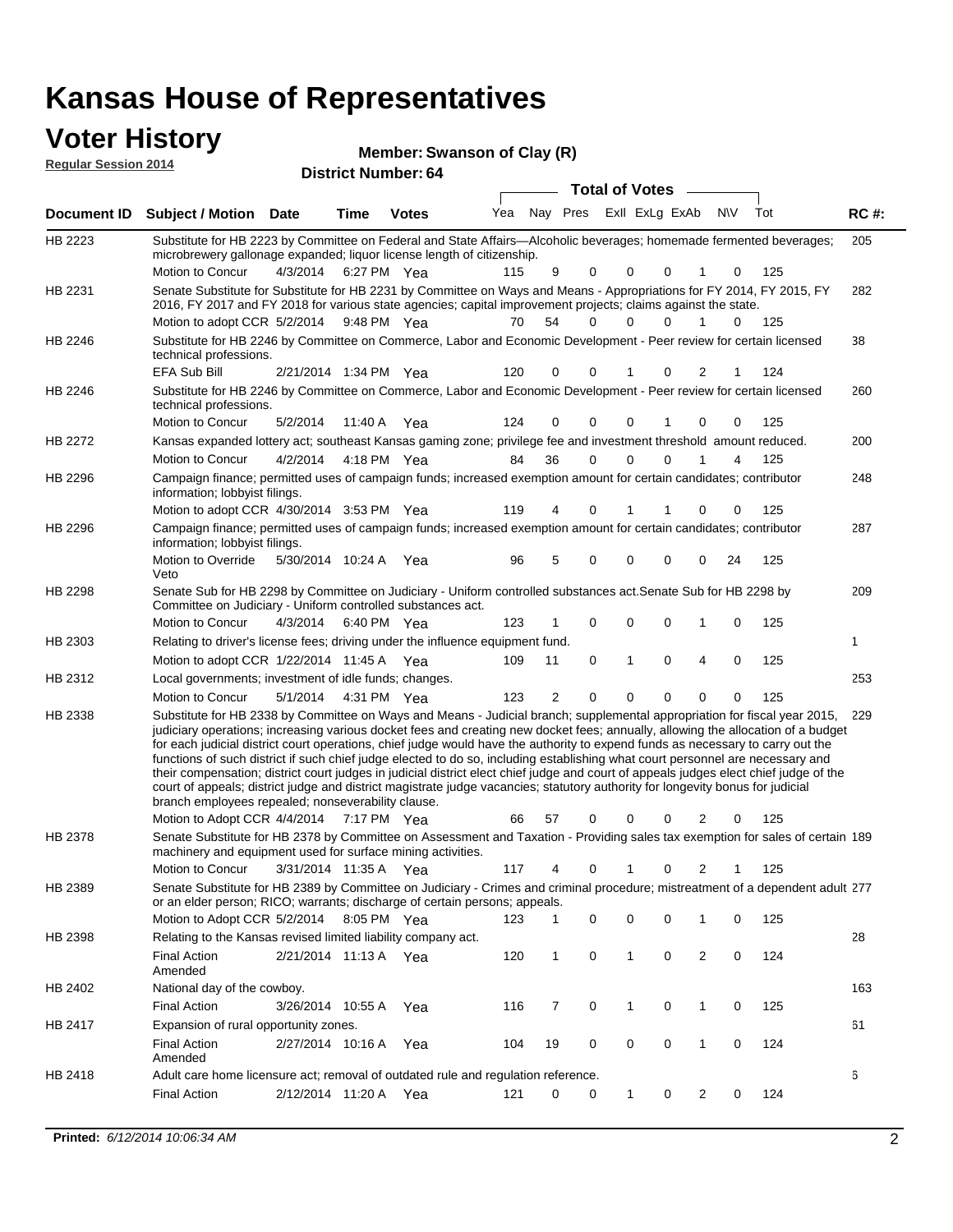## **Voter History**

**Regular Session 2014**

#### **Member: Swanson of Clay (R)**

|             |                                                                                                                                                                                                                                                                                                                                                      |                       |             | <b>DISTRICT NUMBER: 04</b> |     |          |          |              | <b>Total of Votes</b> | <b>Contract Contract</b> |              |     |                |
|-------------|------------------------------------------------------------------------------------------------------------------------------------------------------------------------------------------------------------------------------------------------------------------------------------------------------------------------------------------------------|-----------------------|-------------|----------------------------|-----|----------|----------|--------------|-----------------------|--------------------------|--------------|-----|----------------|
| Document ID | <b>Subject / Motion</b>                                                                                                                                                                                                                                                                                                                              | <b>Date</b>           | Time        | <b>Votes</b>               | Yea |          | Nay Pres |              | Exll ExLg ExAb        |                          | <b>NV</b>    | Tot | <b>RC#:</b>    |
| HB 2418     | Kansas department for aging and disability services; adult care homes                                                                                                                                                                                                                                                                                |                       |             |                            |     |          |          |              |                       |                          |              |     | 221            |
|             | <b>Motion to Concur</b>                                                                                                                                                                                                                                                                                                                              | 4/4/2014              | 11:49 A Yea |                            | 122 | 0        | 0        | 1            | 1                     | 1                        | 0            | 125 |                |
| HB 2419     | City annexation; fire district territory; detachment.                                                                                                                                                                                                                                                                                                |                       |             |                            |     |          |          |              |                       |                          |              |     | 120            |
|             | <b>Final Action</b>                                                                                                                                                                                                                                                                                                                                  | 3/17/2014 11:19 A Yea |             |                            | 122 | 0        | 0        | 0            | 0                     | 2                        | 1            | 125 |                |
| HB 2419     | City annexation; fire district territory; detachment.                                                                                                                                                                                                                                                                                                |                       |             |                            |     |          |          |              |                       |                          |              |     | 196            |
|             | Motion to Concur                                                                                                                                                                                                                                                                                                                                     | 4/2/2014              | 10:32 A Yea |                            | 122 | 0        | 0        | 0            | 0                     | 2                        | 1            | 125 |                |
| HB 2420     | School crossing guards.                                                                                                                                                                                                                                                                                                                              |                       |             |                            |     |          |          |              |                       |                          |              |     | 5              |
|             | <b>Final Action</b><br>Amended                                                                                                                                                                                                                                                                                                                       | 2/10/2014 11:12 A     |             | Yea                        | 118 | 0        | 0        | 3            | 1                     | $\overline{2}$           | 0            | 124 |                |
| HB 2420     | School crossing guards.                                                                                                                                                                                                                                                                                                                              |                       |             |                            |     |          |          |              |                       |                          |              |     | 197            |
|             | Motion to Concur                                                                                                                                                                                                                                                                                                                                     | 4/2/2014              | 10:34 A     | Yea                        | 123 | 0        | 0        | 0            | 0                     | $\overline{2}$           | 0            | 125 |                |
| HB 2422     | Defining watercraft for purposes of taxation.                                                                                                                                                                                                                                                                                                        |                       |             |                            |     |          |          |              |                       |                          |              |     | 14             |
|             | <b>Final Action</b><br>Amended                                                                                                                                                                                                                                                                                                                       | 2/14/2014 11:13 A     |             | Yea                        | 118 | 0        | 0        | 2            | $\mathbf 0$           | $\overline{4}$           | 0            | 124 |                |
| HB 2424     | Robert G. (Bob) Bethell interchange.                                                                                                                                                                                                                                                                                                                 |                       |             |                            |     |          |          |              |                       |                          |              |     | 85             |
|             | EFA Sub Bill                                                                                                                                                                                                                                                                                                                                         | 2/27/2014 4:03 PM Yea |             |                            | 119 | 4        | 0        | 0            | 0                     | 1                        | 0            | 124 |                |
| HB 2424     | Substitute for HB 2424 by Committee on Transportation - Designating the Robert G. (Bob) Bethell interchange; the SGT David 190<br>Enzbrenner memorial highway; t the Pack S Clair highway; the ancient Indian traders trail; the Harper county veterans<br>memorial highway; the Bonnie Huy memorial highway; the Bonnie Sharp memorial interchange. |                       |             |                            |     |          |          |              |                       |                          |              |     |                |
|             | Motion to Concur                                                                                                                                                                                                                                                                                                                                     | 3/31/2014 11:37 A Yea |             |                            | 117 | 3        | $\Omega$ |              | 0                     | 2                        | 2            | 125 |                |
| HB 2429     | Making the water conservation program part of and supplemental to the Kansas water appropriation act.                                                                                                                                                                                                                                                |                       |             |                            |     |          |          |              |                       |                          |              |     | $\overline{7}$ |
|             | <b>Final Action</b><br>Amended                                                                                                                                                                                                                                                                                                                       | 2/12/2014 11:22 A Yea |             |                            | 121 | $\Omega$ | $\Omega$ | 1            | 0                     | 2                        | 0            | 124 |                |
| HB 2430     | Promoting employment across Kansas act; benefits.                                                                                                                                                                                                                                                                                                    |                       |             |                            |     |          |          |              |                       |                          |              |     | 90             |
|             | EFA Sub Bill                                                                                                                                                                                                                                                                                                                                         | 2/27/2014 4:08 PM Yea |             |                            | 110 | 13       | 0        | 0            | 0                     | 1                        | 0            | 124 |                |
| HB 2430     | Substitute for HB 2430 by Committee on Commerce, Labor and Economic Development - Promoting employment across<br>Kansas act; benefits.                                                                                                                                                                                                               |                       |             |                            |     |          |          |              |                       |                          |              |     | 278            |
|             | Motion to adopt CCR 5/2/2014                                                                                                                                                                                                                                                                                                                         |                       | 8:09 PM Yea |                            | 114 | 10       | 0        | 0            | 0                     | 1                        | 0            | 125 |                |
| HB 2433     | Relating to the Kansas uniform securities act.                                                                                                                                                                                                                                                                                                       |                       |             |                            |     |          |          |              |                       |                          |              |     | 62             |
|             | <b>Final Action</b><br>Amended                                                                                                                                                                                                                                                                                                                       | 2/27/2014 10:17 A Yea |             |                            | 123 | 0        | 0        | 0            | $\mathbf 0$           | 1                        | 0            | 124 |                |
| HB 2433     | Relating to the Kansas uniform securities act.                                                                                                                                                                                                                                                                                                       |                       |             |                            |     |          |          |              |                       |                          |              |     | 243            |
|             | Motion to adopt CCR 4/30/2014 3:27 PM Yea                                                                                                                                                                                                                                                                                                            |                       |             |                            | 123 | 0        | $\Omega$ | 1            | 1                     | $\Omega$                 | 0            | 125 |                |
| HB 2436     | Substitute for HB 2436 by Committee on Vision 2020 - Boards of cosmetology and barbering; agreements on inspectors of<br>dual-licensed facilities.                                                                                                                                                                                                   |                       |             |                            |     |          |          |              |                       |                          |              |     | 19             |
|             | Final Action Sub Bill 2/19/2014 11:32 A Yea                                                                                                                                                                                                                                                                                                          |                       |             |                            | 122 | 0        | 0        |              | 0                     | 2                        | 0            | 124 |                |
| HB 2436     | Substitute for HB 2436 by Committee on Vision 2020 - Boards of cosmetology and barbering; agreements on inspectors of<br>dual-licensed facilities.                                                                                                                                                                                                   |                       |             |                            |     |          |          |              |                       |                          |              |     | 206            |
|             | Motion to Concur                                                                                                                                                                                                                                                                                                                                     | 4/3/2014              | 6:30 PM Yea |                            | 117 | 7        | 0        | 0            | 0                     | $\mathbf{1}$             | 0            | 125 |                |
| HB 2440     | Emerging industry investment act; treatment of certain bioscience companies.                                                                                                                                                                                                                                                                         |                       |             |                            |     |          |          |              |                       |                          |              |     | 39             |
|             | <b>Emergency Final</b><br>Action                                                                                                                                                                                                                                                                                                                     | 2/21/2014 1:36 PM Yea |             |                            | 116 | 4        | 0        | $\mathbf{1}$ | 0                     | $\overline{2}$           | $\mathbf{1}$ | 124 |                |
| HB 2442     | Escalating penalties for repeat felony evade and elude cases.                                                                                                                                                                                                                                                                                        |                       |             |                            |     |          |          |              |                       |                          |              |     | 107            |
|             | EFA Sub Bill                                                                                                                                                                                                                                                                                                                                         | 2/27/2014 4:32 PM Yea |             |                            | 111 | 12       | 0        | 0            | 0                     | $\mathbf{1}$             | 0            | 124 |                |
| HB 2444     | Spendthrift trusts.                                                                                                                                                                                                                                                                                                                                  |                       |             |                            |     |          |          |              |                       |                          |              |     | 36             |
|             | <b>Emergency Final</b><br><b>Action Amend</b>                                                                                                                                                                                                                                                                                                        | 2/21/2014 1:32 PM Yea |             |                            | 120 | 0        | 0        | $\mathbf{1}$ | 0                     | $\overline{2}$           | $\mathbf{1}$ | 124 |                |
| HB 2444     | Spendthrift trusts.                                                                                                                                                                                                                                                                                                                                  |                       |             |                            |     |          |          |              |                       |                          |              |     | 198            |
|             | Motion to Concur                                                                                                                                                                                                                                                                                                                                     | 4/2/2014              | 10:37 A     | Yea                        | 123 | 0        | 0        | 0            | 0                     | $\overline{2}$           | 0            | 125 |                |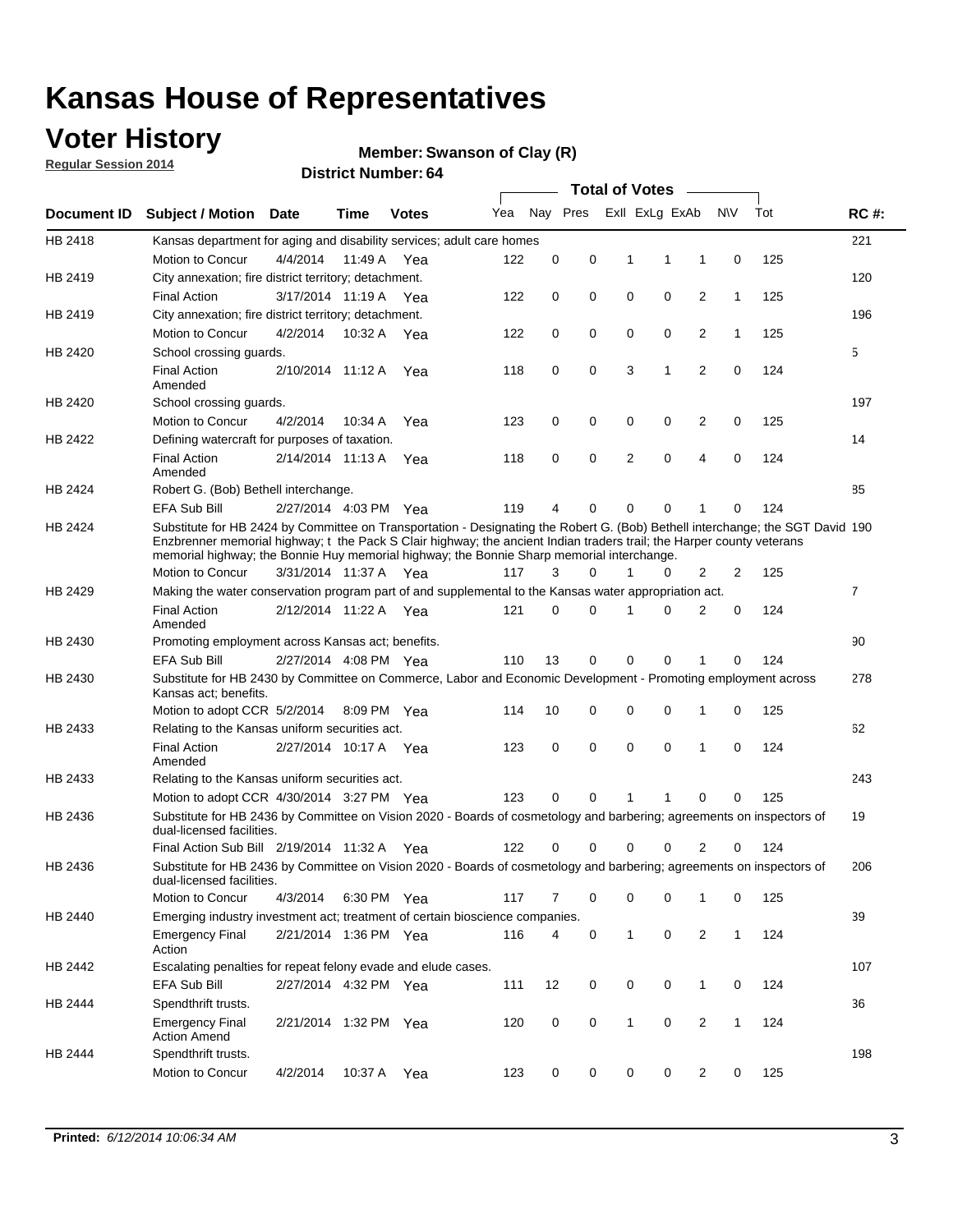#### **Voter History Regular Session 2014**

| <b>Member: Swanson of Clay (R)</b> |  |  |  |  |
|------------------------------------|--|--|--|--|
|------------------------------------|--|--|--|--|

|                |                                                                                                                                                                                                                                                                                                                                 |                       |      |              |     |    |             | <b>Total of Votes</b> |             |                |             |     |             |
|----------------|---------------------------------------------------------------------------------------------------------------------------------------------------------------------------------------------------------------------------------------------------------------------------------------------------------------------------------|-----------------------|------|--------------|-----|----|-------------|-----------------------|-------------|----------------|-------------|-----|-------------|
|                | Document ID Subject / Motion Date                                                                                                                                                                                                                                                                                               |                       | Time | <b>Votes</b> | Yea |    | Nay Pres    | Exll ExLg ExAb        |             |                | <b>NV</b>   | Tot | <b>RC#:</b> |
| HB 2445        | Allowing for criminal discovery materials to be provided to defendant or defendant's counsel.                                                                                                                                                                                                                                   |                       |      |              |     |    |             |                       |             |                |             |     | 63          |
|                | <b>Final Action</b><br>Amended                                                                                                                                                                                                                                                                                                  | 2/27/2014 10:19 A Yea |      |              | 123 | 0  | 0           | $\mathbf 0$           | $\mathbf 0$ | 1              | 0           | 124 |             |
| HB 2446        | District courts; court trustee operations fund. judicial process; concerning sentencing dispositions, probation and postrelease<br>supervision; concerning expungement of driving under the influence and criminal refusal convictions; concerning trials,<br>conduct of jury after case is submitted.                          |                       |      |              |     |    |             |                       |             |                |             |     | 8           |
|                | <b>Final Action</b>                                                                                                                                                                                                                                                                                                             | 2/12/2014 11:23 A Yea |      |              | 121 | 0  | 0           |                       | 0           | 2              | 0           | 124 |             |
| HB 2446        | Senate Substitute for HB 2446 by Committee on Judiciary - Courts; allocating moneys from driver's license fees to judicial<br>branch nonjudicial salary adjustment fund; allowing chief justice to authorize expenditures from court trustee operations fund in<br>certain judicial districts; time limits for court decisions. |                       |      |              |     |    |             |                       |             |                |             |     | 239         |
|                | Motion to adopt CCR 4/30/2014 3:01 PM Yea                                                                                                                                                                                                                                                                                       |                       |      |              | 121 | 2  | 0           | 1                     | 1           | 0              | 0           | 125 |             |
| <b>HB 2447</b> | Real property; trespass and liability.                                                                                                                                                                                                                                                                                          |                       |      |              |     |    |             |                       |             |                |             |     | 29          |
|                | <b>Final Action</b><br>Amended                                                                                                                                                                                                                                                                                                  | 2/21/2014 11:14 A Yea |      |              | 119 | 2  | $\mathbf 0$ | $\mathbf 1$           | $\mathbf 0$ | 2              | 0           | 124 |             |
| HB 2447        | Real property; trespass and liability.                                                                                                                                                                                                                                                                                          |                       |      |              |     |    |             |                       |             |                |             |     | 202         |
|                | Motion to Adopt CCR 4/3/2014                                                                                                                                                                                                                                                                                                    |                       |      | 6:10 PM Yea  | 122 | 2  | $\mathbf 0$ | $\mathbf 0$           | $\mathbf 0$ | 1              | 0           | 125 |             |
| HB 2448        | Interference with judicial process.                                                                                                                                                                                                                                                                                             |                       |      |              |     |    |             |                       |             |                |             |     | 30          |
|                | <b>Final Action</b>                                                                                                                                                                                                                                                                                                             | 2/21/2014 11:16 A Yea |      |              | 121 | 0  | 0           | $\mathbf 1$           | $\Omega$    | $\overline{2}$ | $\Omega$    | 124 |             |
| HB 2448        | Senate Substitute for HB 2448 by Committee on Judiciary - Updating provisions relating to the Kansas bureau of<br>investigation's DNA database; amending the crime of interference with                                                                                                                                         |                       |      |              |     |    |             |                       |             |                |             |     | 240         |
|                | Motion to adopt CCR 4/30/2014 3:10 PM Yea                                                                                                                                                                                                                                                                                       |                       |      |              | 116 | 7  | 0           | 1                     | 1           | 0              | 0           | 125 |             |
| HB 2451        | Electric utilities; creating the electric highway fee.                                                                                                                                                                                                                                                                          |                       |      |              |     |    |             |                       |             |                |             |     | 96          |
|                | <b>EFA Sub Bill</b>                                                                                                                                                                                                                                                                                                             | 2/27/2014 4:18 PM Yea |      |              | 64  | 59 | 0           | $\mathbf 0$           | 0           | 1              | 0           | 124 |             |
| HB 2451        | Substitute for HB 2451 by Committee on Transportation - Increasing registration fees for electric vehicles.                                                                                                                                                                                                                     |                       |      |              |     |    |             |                       |             |                |             |     | 207         |
|                | Motion to Concur                                                                                                                                                                                                                                                                                                                | 4/3/2014              |      | 6:34 PM Yea  | 94  | 30 | 0           | $\Omega$              | 0           |                | 0           | 125 |             |
| HB 2452        | Substitute for HB 2452 by Committee on Transportation - Distinctive license plates; donate life, disabled veterans, rotary<br>international, Kansas horse council.                                                                                                                                                              |                       |      |              |     |    |             |                       |             |                |             |     | 41          |
|                | <b>EFA Sub Bill</b>                                                                                                                                                                                                                                                                                                             | 2/21/2014 1:39 PM Yea |      |              | 120 | 0  | 0           |                       | 0           | 2              | 1           | 124 |             |
| HB 2452        | Substitute for HB 2452 by Committee on Transportation - Distinctive license plates; donate life, disabled veterans, rotary<br>international, Kansas horse council, motorcycles.                                                                                                                                                 |                       |      |              |     |    |             |                       |             |                |             |     | 208         |
|                | Motion to Concur                                                                                                                                                                                                                                                                                                                | 4/3/2014              |      | 6:37 PM Yea  | 123 | 1  | $\mathbf 0$ | $\mathbf 0$           | 0           | 1              | 0           | 125 |             |
| HB 2453        | Protecting religious freedom regarding marriage.                                                                                                                                                                                                                                                                                |                       |      |              |     |    |             |                       |             |                |             |     | 9           |
|                | <b>Final Action</b><br>Amended                                                                                                                                                                                                                                                                                                  | 2/12/2014 11:28 A Nay |      |              | 72  | 49 | $\mathbf 0$ | $\overline{1}$        | $\Omega$    | 2              | 0           | 124 |             |
| HB 2455        | Property tax exemption for certain utility systems located on military installation.                                                                                                                                                                                                                                            |                       |      |              |     |    |             |                       |             |                |             |     | 108         |
|                | <b>Emergency Final</b><br><b>Action Amend</b>                                                                                                                                                                                                                                                                                   | 3/6/2014              |      | 11:23 A Yea  | 119 | 1  | 0           | $\overline{2}$        | 1           | 2              | 0           | 125 |             |
| HB 2456        | Property taxation; defining commercial and industrial machinery and equipment; motor vehicles, members of military service<br>and active guard and reservists.                                                                                                                                                                  |                       |      |              |     |    |             |                       |             |                |             |     | 49          |
|                | <b>Final Action</b><br>Amended                                                                                                                                                                                                                                                                                                  | 2/26/2014 11:32 A Yea |      |              | 100 | 23 | 0           | 0                     | 0           | 1              | 0           | 124 |             |
| HB 2463        | Creating civil liability for acts of terrorism; forfeiture of property related to violations of certain criminal acts.                                                                                                                                                                                                          |                       |      |              |     |    |             |                       |             |                |             |     | 50          |
|                | <b>Final Action</b><br>Amended                                                                                                                                                                                                                                                                                                  | 2/26/2014 11:33 A Yea |      |              | 123 | 0  | $\mathbf 0$ | $\mathbf 0$           | $\mathbf 0$ | $\mathbf{1}$   | $\mathbf 0$ | 124 |             |
| HB 2463        | Creating civil liability for acts of terrorism; forfeiture of property related to violations of certain criminal acts.                                                                                                                                                                                                          |                       |      |              |     |    |             |                       |             |                |             |     | 194         |
|                | Motion to Concur                                                                                                                                                                                                                                                                                                                | 4/1/2014              |      | 10:46 A Yea  | 123 | 0  | $\mathbf 0$ | 1                     | 0           | 1              | 0           | 125 |             |
| HB 2464        | Allowing banks, trust companies and savings and loans to claim the expensing deduction for privilege tax filers under the<br>Kansas income tax act.                                                                                                                                                                             |                       |      |              |     |    |             |                       |             |                |             |     | 15          |
|                | <b>Final Action</b><br>Amended                                                                                                                                                                                                                                                                                                  | 2/14/2014 11:14 A Yea |      |              | 118 | 0  | 0           | 2                     | 0           | 4              | 0           | 124 |             |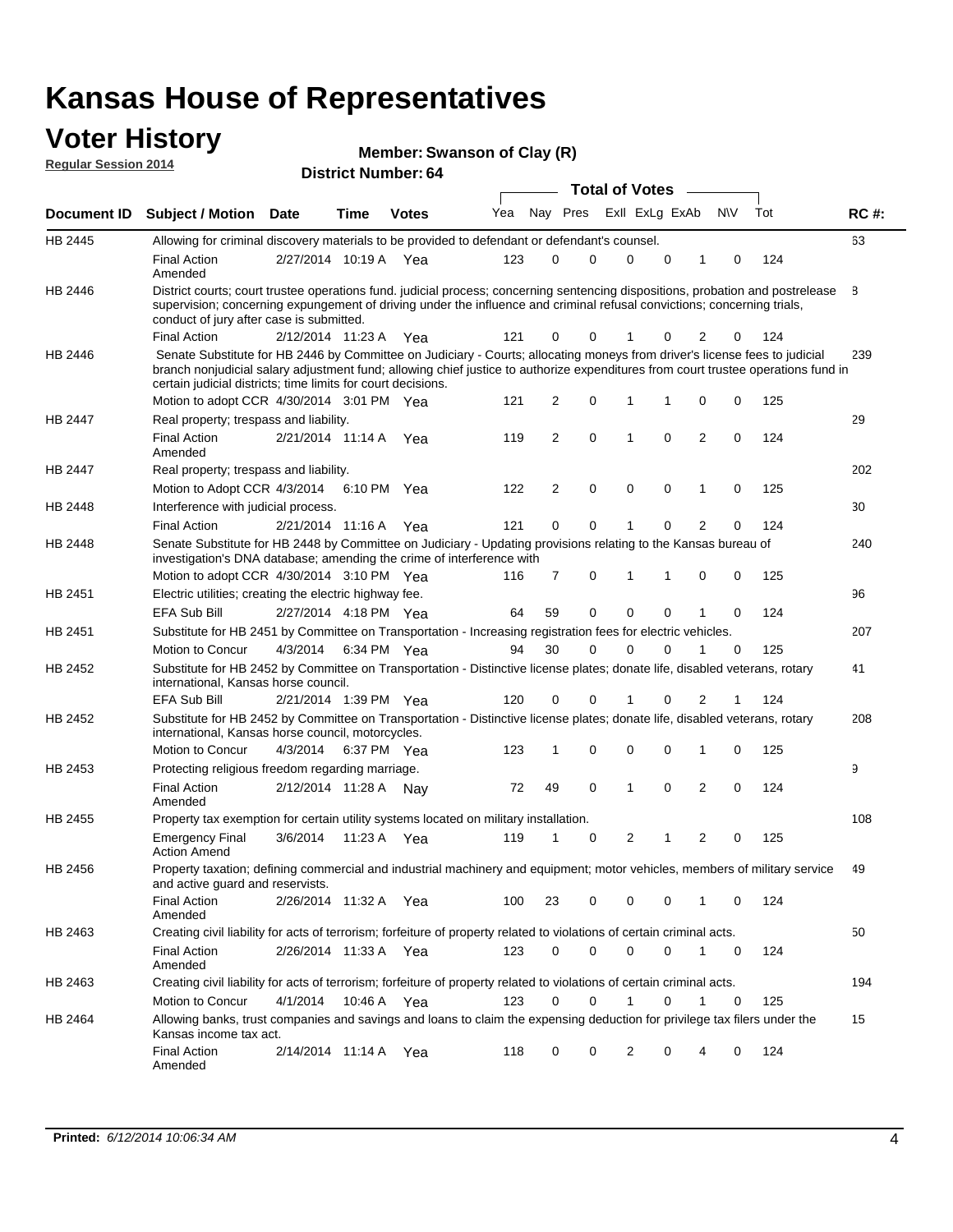## **Voter History**

**Regular Session 2014**

#### **Member: Swanson of Clay (R)**

|                |                                                                                                                                                                             |                       |             |              |     |                |             | <b>Total of Votes</b> |             |                |             |     |             |
|----------------|-----------------------------------------------------------------------------------------------------------------------------------------------------------------------------|-----------------------|-------------|--------------|-----|----------------|-------------|-----------------------|-------------|----------------|-------------|-----|-------------|
|                | Document ID Subject / Motion Date                                                                                                                                           |                       | Time        | <b>Votes</b> | Yea |                | Nay Pres    | Exll ExLg ExAb        |             |                | <b>NV</b>   | Tot | <b>RC#:</b> |
| HB 2466        | Relating to administrative procedure; judicial review.                                                                                                                      |                       |             |              |     |                |             |                       |             |                |             |     | 37          |
|                | <b>Emergency Final</b><br><b>Action Amend</b>                                                                                                                               | 2/21/2014 1:33 PM Yea |             |              | 118 | 2              | 0           | 1                     | 0           | 2              | 1           | 124 |             |
| <b>HB 2470</b> | Purchasing authority for certain insurance by the state board of regents for state educational institutions.                                                                |                       |             |              |     |                |             |                       |             |                |             |     | 16          |
|                | <b>Final Action</b>                                                                                                                                                         | 2/17/2014 11:20 A Yea |             |              | 120 | $\Omega$       | 0           | 3                     | 0           | 1              | 0           | 124 |             |
| <b>HB 2475</b> | Personal financial literacy program as a requirement for high school graduation.                                                                                            |                       |             |              |     |                |             |                       |             |                |             |     | 126         |
|                | <b>Final Action</b><br>Amended                                                                                                                                              | 3/19/2014 11:22 A Yea |             |              | 110 | 12             | 0           | 0                     | 1           | 2              | $\mathbf 0$ | 125 |             |
| HB 2478        | Venue for crimes committed with an electronic device.                                                                                                                       |                       |             |              |     |                |             |                       |             |                |             |     | 51          |
|                | <b>Final Action</b>                                                                                                                                                         | 2/26/2014 11:34 A     |             | Yea          | 123 | 0              | 0           | $\mathbf 0$           | $\mathbf 0$ | 1              | 0           | 124 |             |
| HB 2479        | Removing 2015 sunset provision from law requiring ignition interlock device after first test failure or alcohol or drug-related<br>conviction.                              |                       |             |              |     |                |             |                       |             |                |             |     | 115         |
|                | <b>Final Action</b><br>Amended                                                                                                                                              | 3/14/2014 11:14 A     |             | Yea          | 117 | $\mathbf 0$    | 0           | 2                     | 1           | 4              | 1           | 125 |             |
| HB 2479        | Removing 2015 sunset provision from law requiring ignition interlock device after first test failure or alcohol or drug-related<br>conviction.                              |                       |             |              |     |                |             |                       |             |                |             |     | 210         |
|                | Motion to Concur                                                                                                                                                            | 4/3/2014              |             | 6:47 PM Yea  | 122 | $\overline{2}$ | 0           | $\mathbf 0$           | $\mathbf 0$ | 1              | 0           | 125 |             |
| <b>HB 2480</b> | Repealing the review of TeleKansas I.                                                                                                                                       |                       |             |              |     |                |             |                       |             |                |             |     | 64          |
|                | <b>Final Action</b><br>Amended                                                                                                                                              | 2/27/2014 10:20 A Yea |             |              | 123 | 0              | $\mathbf 0$ | $\mathbf 0$           | $\mathbf 0$ | 1              | $\mathbf 0$ | 124 |             |
| HB 2480        | Repealing the review of TeleKansas I.                                                                                                                                       |                       |             |              |     |                |             |                       |             |                |             |     | 250         |
|                | Motion to Concur                                                                                                                                                            | 5/1/2014              | 1:54 PM Yea |              | 123 | 1              | 0           | $\mathbf 0$           | $\mathbf 0$ | 0              | 1           | 125 |             |
| HB 2482        | Authority of state corporation commission to intervene in court proceedings.                                                                                                |                       |             |              |     |                |             |                       |             |                |             |     | 65          |
|                | <b>Final Action</b><br>Amended                                                                                                                                              | 2/27/2014 10:21 A     |             | Yea          | 121 | $\overline{2}$ | 0           | $\mathbf 0$           | $\mathbf 0$ | 1              | $\mathbf 0$ | 124 |             |
| HB 2482        | Senate Substitute for HB 2482 by Committee on Utilities - Creating the energy efficiency investment act.                                                                    |                       |             |              |     |                |             |                       |             |                |             |     | 211         |
|                | Motion to Concur                                                                                                                                                            | 4/3/2014              |             | 7:02 PM Yea  | 99  | 25             | $\mathbf 0$ | 0                     | 0           | 1              | 0           | 125 |             |
| <b>HB 2487</b> | Construction of electric transmission lines and certificates of public convenience and necessity.                                                                           |                       |             |              |     |                |             |                       |             |                |             |     | 66          |
|                | <b>Final Action</b><br>Amended                                                                                                                                              | 2/27/2014 10:22 A     |             | Yea          | 113 | 10             | 0           | $\mathbf 0$           | 0           | 1              | 0           | 124 |             |
| HB 2487        | Relating to the powers and duties of the state corporation commission; construction of electric transmission lines and<br>certificates of public convenience and necessity. |                       |             |              |     |                |             |                       |             |                |             |     | 254         |
|                | Sub motion to concur 5/1/2014                                                                                                                                               |                       | 4:36 PM Yea |              | 117 | 8              | 0           | $\Omega$              | 0           | 0              | 0           | 125 |             |
| <b>HB 2488</b> | Kansas electric transmission authority and the purpose and composition of the authority.                                                                                    |                       |             |              |     |                |             |                       |             |                |             |     | 10          |
|                | <b>Final Action</b><br>Amended                                                                                                                                              | 2/12/2014 11:30 A Nay |             |              | 108 | 13             | $\mathbf 0$ | 1                     | 0           | 2              | 0           | 124 |             |
| HB 2488        | Kansas electric transmission authority and the purpose and composition of the authority.                                                                                    |                       |             |              |     |                |             |                       |             |                |             |     | 158         |
|                | Motion to Concur                                                                                                                                                            | 3/25/2014 10:43 A     |             | Yea          | 107 | 15             | 0           | 1                     | 0           | 2              | 0           | 125 |             |
| HB 2489        | Legislative review of exceptions to disclosure of public records.                                                                                                           |                       |             |              |     |                |             |                       |             |                |             |     | 67          |
|                | <b>Final Action</b><br>Amended                                                                                                                                              | 2/27/2014 10:23 A Yea |             |              | 122 | $\mathbf{1}$   | 0           | 0                     | $\mathbf 0$ | 1              | 0           | 124 |             |
| HB 2490        | Criminal procedure; conduct of jury after case is submitted.                                                                                                                |                       |             |              |     |                |             |                       |             |                |             |     | 31          |
|                | <b>Final Action</b><br>Amended                                                                                                                                              | 2/21/2014 11:17 A Yea |             |              | 121 | 0              | 0           | $\mathbf{1}$          | $\mathbf 0$ | 2              | $\mathbf 0$ | 124 |             |
| HB 2490        | Capital murder; attempt; murder in the first degree; sentencing.                                                                                                            |                       |             |              |     |                |             |                       |             |                |             |     | 241         |
|                | Motion to adopt CCR 4/30/2014 3:16 PM Yea                                                                                                                                   |                       |             |              | 123 | 0              | 0           | 1                     | 1           | 0              | 0           | 125 |             |
| HB 2491        | Kansas tort claims act; attorney may appear in small claims action.                                                                                                         |                       |             |              |     |                |             |                       |             |                |             |     | 20          |
|                | <b>Final Action</b><br>Amended                                                                                                                                              | 2/19/2014 11:34 A Yea |             |              | 120 | $\overline{c}$ | 0           | 0                     | 0           | $\overline{2}$ | 0           | 124 |             |
| HB 2491        | Kansas tort claims act; attorney may appear in small claims action.                                                                                                         |                       |             |              |     |                |             |                       |             |                |             |     | 199         |
|                | Motion to Concur                                                                                                                                                            | 4/2/2014              |             | 10:40 A Yea  | 121 | $\overline{c}$ | 0           | 0                     | 0           | 2              | 0           | 125 |             |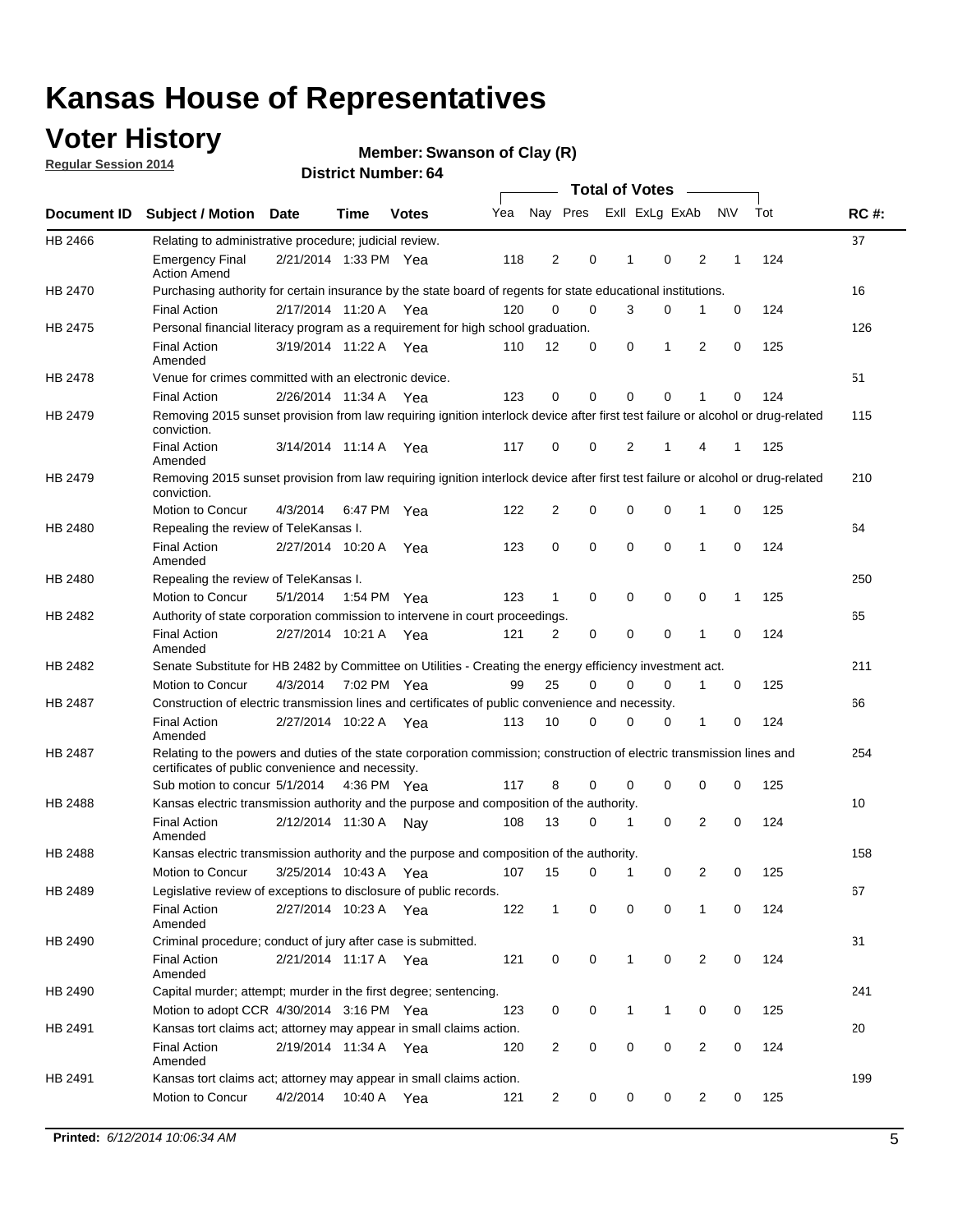## **Voter History**

**Regular Session 2014**

#### **Member: Swanson of Clay (R)**

|                |                                                                                                                                                                                                                                                        |                       |             | <b>DISTRICT NUMBER: 04</b> |     |          |          |                       |                 |             |              |     |             |
|----------------|--------------------------------------------------------------------------------------------------------------------------------------------------------------------------------------------------------------------------------------------------------|-----------------------|-------------|----------------------------|-----|----------|----------|-----------------------|-----------------|-------------|--------------|-----|-------------|
|                |                                                                                                                                                                                                                                                        |                       |             |                            |     |          |          | <b>Total of Votes</b> | $\sim 10^{-11}$ |             |              |     |             |
| Document ID    | <b>Subject / Motion</b>                                                                                                                                                                                                                                | Date                  | Time        | <b>Votes</b>               | Yea |          | Nay Pres |                       | Exll ExLg ExAb  | N\V         |              | Tot | <b>RC#:</b> |
| HB 2493        | Relating to surety regulation, appearance bonds and unlawful sexual relations.                                                                                                                                                                         |                       |             |                            |     |          |          |                       |                 |             |              |     | 23          |
|                | <b>Final Action</b><br>Amended                                                                                                                                                                                                                         | 2/20/2014 11:14 A Yea |             |                            | 113 | 10       | 0        | 0                     | $\mathbf 0$     | $\mathbf 0$ | 1            | 124 |             |
| HB 2495        | Concerning sentencing dispositions, probation and postrelease supervision.                                                                                                                                                                             |                       |             |                            |     |          |          |                       |                 |             |              |     | 24          |
|                | <b>Final Action</b><br>Amended                                                                                                                                                                                                                         | 2/20/2014 11:17 A Yea |             |                            | 122 | 1        | 0        | 0                     | $\mathbf 0$     | 0           | 1            | 124 |             |
| HB 2501        | Human trafficking and related crimes; penalties for buying sexual relations; records and reporting by courts; staff secure facility 25<br>requirements.                                                                                                |                       |             |                            |     |          |          |                       |                 |             |              |     |             |
|                | <b>Final Action</b><br>Amended                                                                                                                                                                                                                         | 2/20/2014 11:18 A Yea |             |                            | 123 | $\Omega$ | 0        | 0                     | $\Omega$        | $\mathbf 0$ | -1           | 124 |             |
| HB 2502        | Allowing victim notification on status change of person confined.                                                                                                                                                                                      |                       |             |                            |     |          |          |                       |                 |             |              |     | 26          |
|                | <b>Final Action</b>                                                                                                                                                                                                                                    | 2/20/2014 11:20 A Yea |             |                            | 123 | 0        | 0        | 0                     | 0               | $\Omega$    | 1            | 124 |             |
| HB 2503        | Substitute for HB 2503 by Committee on Federal and State Affairs -- Carrying of concealed handguns by law enforcement<br>officers.                                                                                                                     |                       |             |                            |     |          |          |                       |                 |             |              |     | 230         |
|                | Final Action Sub Bill 4/5/2014                                                                                                                                                                                                                         |                       | 10:22 A     | Nay                        | 119 | 1        | 0        | 0                     | 0               |             |              | 125 |             |
| <b>HB 2504</b> | Repealing outdated provisions relating to the purchase of certain real estate by the department of corrections.                                                                                                                                        |                       |             |                            |     |          |          |                       |                 |             |              |     | 18          |
|                | <b>Final Action</b>                                                                                                                                                                                                                                    | 2/19/2014 11:31 A     |             | Yea                        | 122 | $\Omega$ | 0        | 0                     | 0               | 2           | 0            | 124 |             |
| HB 2506        | Repealing K.S.A. 72-60b03, the effective date of the midwestern higher education compact act.                                                                                                                                                          |                       |             |                            |     |          |          |                       |                 |             |              |     | 52          |
|                | <b>Final Action</b>                                                                                                                                                                                                                                    | 2/26/2014 11:35 A Yea |             |                            | 122 | 1        | 0        | 0                     | $\Omega$        | 1           | 0            | 124 |             |
| HB 2506        | Senate Substitute for HB 2506 by Committee on Ways and Means - Education; appropriations for FY 2014 and FY 2015 for<br>various state agencies; amendments concerning postsecondary education; amendments to provisions relating to school<br>finance. |                       |             |                            |     |          |          |                       |                 |             |              |     | 238         |
|                | Motion to Adopt CCR 4/6/2014                                                                                                                                                                                                                           |                       | 9:45 PM     | Nav                        | 63  | 57       | 0        | 0                     | 0               | 4           | $\mathbf 1$  | 125 |             |
| HB 2509        | Emergency medical services amendments.                                                                                                                                                                                                                 |                       |             |                            |     |          |          |                       |                 |             |              |     | 101         |
|                | <b>Emergency Final</b><br><b>Action Amend</b>                                                                                                                                                                                                          | 2/27/2014 4:24 PM Yea |             |                            | 123 | 0        | 0        | $\mathbf 0$           | $\Omega$        | 1           | $\Omega$     | 124 |             |
| HB 2510        | Pharmacists and pharmacies; pharmacy technicians; registration and grounds for denial of registration.                                                                                                                                                 |                       |             |                            |     |          |          |                       |                 |             |              |     | 84          |
|                | <b>Emergency Final</b><br>Action                                                                                                                                                                                                                       | 2/27/2014 4:01 PM Yea |             |                            | 71  | 52       | 0        | 0                     | 0               | 1           | $\Omega$     | 124 |             |
| HB 2511        | Liability for property tax on personal property; sale or abandonment of personal property.                                                                                                                                                             |                       |             |                            |     |          |          |                       |                 |             |              |     | 27          |
|                | <b>Final Action</b>                                                                                                                                                                                                                                    | 2/20/2014 11:21 A Yea |             |                            | 123 | $\Omega$ | $\Omega$ | 0                     | 0               | 1           | 0            | 124 |             |
| HB 2514        | Exemption for Federal Home Loan Bank in certain insolvency proceedings involving insurance companies.                                                                                                                                                  |                       |             |                            |     |          |          |                       |                 |             |              |     | 2           |
|                | <b>Final Action</b>                                                                                                                                                                                                                                    | 2/10/2014 11:08 A Yea |             |                            | 118 | $\Omega$ | $\Omega$ | 3                     | 1               | 2           | 0            | 124 |             |
| HB 2515        | Insurance; confidentiality of work papers from analysis of analysis of financial regulation or market regulation of insurance<br>company or affiliates.                                                                                                |                       |             |                            |     |          |          |                       |                 |             |              |     | 82          |
|                | <b>Emergency Final</b><br>Action                                                                                                                                                                                                                       | 2/27/2014 3:58 PM Yea |             |                            | 123 | 0        | $\Omega$ | 0                     | 0               | 1           | $\Omega$     | 124 |             |
| HB 2515        | Updating statutory references and making corresponding changes due to Executive Reorganization Order No. 41.                                                                                                                                           |                       |             |                            |     |          |          |                       |                 |             |              |     | 269         |
|                | Motion to Adopt CCR 5/2/2014 3:31 PM Yea                                                                                                                                                                                                               |                       |             |                            | 118 | 4        | 0        | 0                     | 1               | 1           | 1            | 125 |             |
| HB 2516        | Amendments relating to health care provider liability insurance and to companies organized to provide such insurance.                                                                                                                                  |                       |             |                            |     |          |          |                       |                 |             |              |     | 3           |
|                | <b>Final Action</b><br>Amended                                                                                                                                                                                                                         | 2/10/2014 11:10 A Yea |             |                            | 118 | 0        | 0        | 3                     | $\mathbf{1}$    | 2           | 0            | 124 |             |
| HB 2516        | Amendments relating to health care provider liability insurance and to companies organized to provide such insurance.                                                                                                                                  |                       |             |                            |     |          |          |                       |                 |             |              |     | 191         |
|                | Motion to Concur                                                                                                                                                                                                                                       | 3/31/2014 11:40 A Yea |             |                            | 121 | 0        | 0        | 1                     | 0               | 2           | $\mathbf{1}$ | 125 |             |
| HB 2518        | Relating to ballot language statements.                                                                                                                                                                                                                |                       |             |                            |     |          |          |                       |                 |             |              |     | 40          |
|                | <b>Emergency Final</b><br><b>Action Amend</b>                                                                                                                                                                                                          | 2/21/2014 1:37 PM Yea |             |                            | 116 | 4        | 0        | 1                     | 0               | 2           | $\mathbf{1}$ | 124 |             |
| HB 2525        | Kansas money transmitter act concerning change of controlling interest and notification.                                                                                                                                                               |                       |             |                            |     |          |          |                       |                 |             |              |     | 32          |
|                | <b>Final Action</b>                                                                                                                                                                                                                                    | 2/21/2014 11:18 A Yea |             |                            | 105 | 16       | 0        | 1                     | 0               | 2           | 0            | 124 |             |
| HB 2525        | Kansas money transmitter act concerning change of controlling interest and notification.                                                                                                                                                               |                       |             |                            |     |          |          |                       |                 |             |              |     | 252         |
|                | Motion to Concur                                                                                                                                                                                                                                       | 5/1/2014              | 1:59 PM Yea |                            | 112 | 13       | 0        | 0                     | 0               | 0           | 0            | 125 |             |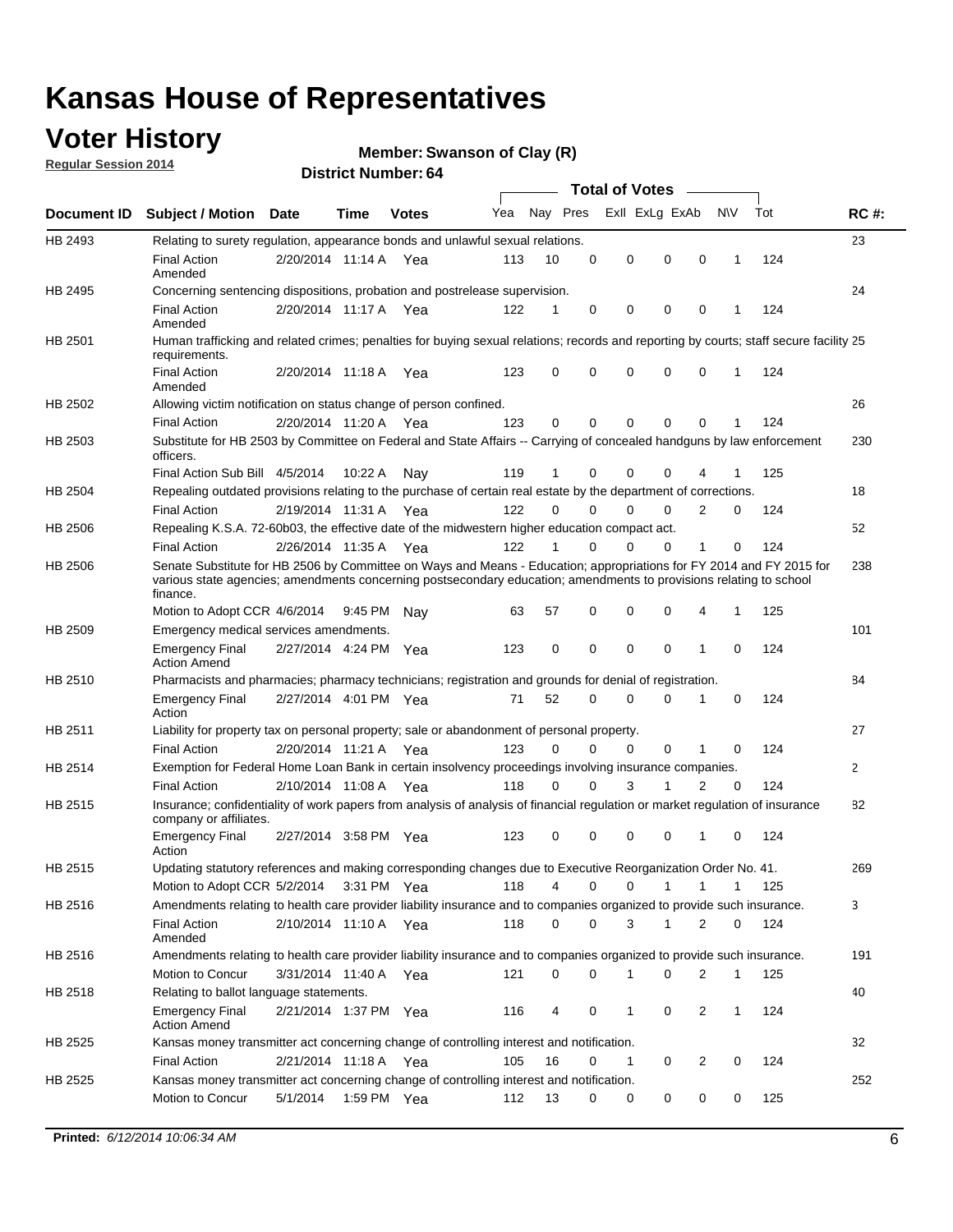#### **Voter History Regular Session 2014**

**Member: Swanson of Clay (R)** 

|                    |                                                                                                                                                                                                                                                                                                                                           |                       |             | <b>DISTRICT NUMBER: 04</b> |     |    |          |       |             | Total of Votes – |              |     |     |             |
|--------------------|-------------------------------------------------------------------------------------------------------------------------------------------------------------------------------------------------------------------------------------------------------------------------------------------------------------------------------------------|-----------------------|-------------|----------------------------|-----|----|----------|-------|-------------|------------------|--------------|-----|-----|-------------|
|                    |                                                                                                                                                                                                                                                                                                                                           |                       |             |                            |     |    |          |       |             |                  |              |     |     |             |
| <b>Document ID</b> | <b>Subject / Motion Date</b>                                                                                                                                                                                                                                                                                                              |                       | Time        | <b>Votes</b>               | Yea |    | Nay Pres |       |             | Exll ExLg ExAb   |              | N\V | Tot | <b>RC#:</b> |
| HB 2533            | Changing interest credit amounts, member distributions upon termination or death and retirement annuities under the KPERS 42<br>Act of 2015.                                                                                                                                                                                              |                       |             |                            |     |    |          |       |             |                  |              |     |     |             |
|                    | <b>Emergency Final</b><br><b>Action Amend</b>                                                                                                                                                                                                                                                                                             | 2/21/2014 1:40 PM Yea |             |                            | 94  | 26 | 0        |       | 1           | 0                | 2            | 1   | 124 |             |
| HB 2537            | Eliminating font size and type requirement for disclosure statements contained in insurance contracts and explanatory<br>materials printed in any language other than English.                                                                                                                                                            |                       |             |                            |     |    |          |       |             |                  |              |     |     | 81          |
|                    | <b>Emergency Final</b><br>Action                                                                                                                                                                                                                                                                                                          | 2/27/2014 3:56 PM Yea |             |                            | 119 | 4  | 0        |       | $\mathbf 0$ | $\mathbf 0$      | 1            | 0   | 124 |             |
| HB 2537            | Insurance; eliminating font and type requirements for certain non-English insurance documents; confidentiality of certain<br>documents; continuation of health insurance for spouse and children of certain emergency personnel and employees of the<br>department of corrections; purchase of certain insurance by the state fair board. |                       |             |                            |     |    |          |       |             |                  |              |     |     | 249         |
|                    | Motion to adopt CCR 4/30/2014 3:58 PM Yea                                                                                                                                                                                                                                                                                                 |                       |             |                            | 122 | 0  | 0        |       | $\mathbf 1$ | $\mathbf 1$      | 0            | 1   | 125 |             |
| HB 2538            | Giving landowner right of first refusal for antlers of deer illegally shot on landowner's property.                                                                                                                                                                                                                                       |                       |             |                            |     |    |          |       |             |                  |              |     |     | 102         |
|                    | <b>Emergency Final</b><br><b>Action Amend</b>                                                                                                                                                                                                                                                                                             | 2/27/2014 4:26 PM Yea |             |                            | 106 | 17 | 0        |       | 0           | 0                | 1            | 0   | 124 |             |
| HB 2541            | Substitute for HB2541 by Committee on Local Government—plastic bottles and containers; labeling; solid waste landfill<br>restrictions.                                                                                                                                                                                                    |                       |             |                            |     |    |          |       |             |                  |              |     |     | 121         |
|                    | Final Action Sub Bill 3/17/2014 11:21 A Yea                                                                                                                                                                                                                                                                                               |                       |             |                            | 102 | 21 | 0        |       | $\mathbf 0$ | 0                | 2            | 0   | 125 |             |
| HB 2542            | Property tax exemption for amateur-built aircraft.                                                                                                                                                                                                                                                                                        |                       |             |                            |     |    |          |       |             |                  |              |     |     | 112         |
|                    | <b>Final Action</b><br>Amended                                                                                                                                                                                                                                                                                                            | 3/13/2014 11:22 A Yea |             |                            | 116 | 4  | 0        |       | 1           | 1                | 2            | 1   | 125 |             |
| <b>HB 2544</b>     | Authorizing postsecondary educational institutions to enter into the state authorization reciprocity agreement to provide<br>distance education.                                                                                                                                                                                          |                       |             |                            |     |    |          |       |             |                  |              |     |     | 17          |
|                    | <b>Final Action</b>                                                                                                                                                                                                                                                                                                                       | 2/17/2014 11:21 A Yea |             |                            | 120 | 0  | 0        |       | 3           | $\mathbf 0$      | 1            | 0   | 124 |             |
| HB 2545            | Extending sunset date on certain agriculture fees from July 1, 2015, to July 1,                                                                                                                                                                                                                                                           |                       |             |                            |     |    |          | 2019. |             |                  |              |     |     | 68          |
|                    | <b>Final Action</b><br>Amended                                                                                                                                                                                                                                                                                                            | 2/27/2014 10:25 A Yea |             |                            | 99  | 24 | 0        |       | $\mathbf 0$ | $\Omega$         | 1            | 0   | 124 |             |
| <b>HB 2547</b>     | Changing the map copy requirement in mining permit application.                                                                                                                                                                                                                                                                           |                       |             |                            |     |    |          |       |             |                  |              |     |     | 53          |
|                    | <b>Final Action</b>                                                                                                                                                                                                                                                                                                                       | 2/26/2014 11:36 A     |             | Yea                        | 123 | 0  | 0        |       | 0           | 0                | $\mathbf{1}$ | 0   | 124 |             |
| HB 2548            | Creating the water program management fund and transferring the air quality fee fund.                                                                                                                                                                                                                                                     |                       |             |                            |     |    |          |       |             |                  |              |     |     | 46          |
|                    | <b>Emergency Final</b><br>Action                                                                                                                                                                                                                                                                                                          | 2/21/2014 1:46 PM Yea |             |                            | 119 | 1  | 0        |       | 1           | 0                | 2            | 1   | 124 |             |
| HB 2549            | Allowing burial of hazardous waste on-site.                                                                                                                                                                                                                                                                                               |                       |             |                            |     |    |          |       |             |                  |              |     |     | 54          |
|                    | <b>Final Action</b>                                                                                                                                                                                                                                                                                                                       | 2/26/2014 11:38 A     |             | Yea                        | 123 | 0  | 0        |       | 0           | $\mathbf 0$      | 1            | 0   | 124 |             |
| HB 2550            | Repeal of the atmospheric mercury deposition monitoring network.                                                                                                                                                                                                                                                                          |                       |             |                            |     |    |          |       |             |                  |              |     |     | 33          |
|                    | <b>Final Action</b>                                                                                                                                                                                                                                                                                                                       | 2/21/2014 11:20 A Yea |             |                            | 92  | 29 | 0        |       | 1           | 0                | 2            | 0   | 124 |             |
| HB 2551            | Repealing regulation of PCB disposal facilities.                                                                                                                                                                                                                                                                                          |                       |             |                            |     |    |          |       |             |                  |              |     |     | 47          |
|                    | <b>Emergency Final</b><br><b>Action Amend</b>                                                                                                                                                                                                                                                                                             | 2/21/2014 1:47 PM Yea |             |                            | 100 | 20 | 0        |       | 1           | 0                | 2            | 1   | 124 |             |
| HB 2551            | Repealing the regulation of PCB disposal facilities; making changes to the atmospheric mercury deposition monitoring network 271<br>and the disposal of plastic bottles, containers and solid waste.                                                                                                                                      |                       |             |                            |     |    |          |       |             |                  |              |     |     |             |
|                    | Motion to Adopt CCR 5/2/2014 3:45 PM Yea                                                                                                                                                                                                                                                                                                  |                       |             |                            | 105 | 17 | 0        |       | 0           | 1                | 1            | 1   | 125 |             |
| HB 2552            | Managed care organizations, prompt payment.                                                                                                                                                                                                                                                                                               |                       |             |                            |     |    |          |       |             |                  |              |     |     | 69          |
|                    | <b>Final Action</b><br>Amended                                                                                                                                                                                                                                                                                                            | 2/27/2014 10:26 A Yea |             |                            | 123 | 0  | 0        |       | 0           | 0                | 1            | 0   | 124 |             |
| HB 2552            | Kansas medical assistance program; managed care organizations; consent for expansion of certain medicaid services.                                                                                                                                                                                                                        |                       |             |                            |     |    |          |       |             |                  |              |     |     | 225         |
|                    | Motion to Concur                                                                                                                                                                                                                                                                                                                          | 4/4/2014              | 6:13 PM Nay |                            | 68  | 54 | 0        |       | $\Omega$    |                  | 2            | 0   | 125 |             |
| HB 2553            | Health care compact.                                                                                                                                                                                                                                                                                                                      |                       |             |                            |     |    |          |       |             |                  |              |     |     | 141         |
|                    | <b>Final Action</b>                                                                                                                                                                                                                                                                                                                       | 3/24/2014 10:15 A     |             | Nay                        | 74  | 48 | 0        |       | 0           | 0                | 3            | 0   | 125 |             |
| HB 2555            | Release of information in support of arrest warrants and search warrants.                                                                                                                                                                                                                                                                 |                       |             |                            |     |    |          |       |             |                  |              |     |     | 86          |
|                    | <b>Emergency Final</b><br><b>Action Amend</b>                                                                                                                                                                                                                                                                                             | 2/27/2014 4:04 PM Yea |             |                            | 113 | 10 | 0        |       | 0           | 0                | $\mathbf{1}$ | 0   | 124 |             |
|                    |                                                                                                                                                                                                                                                                                                                                           |                       |             |                            |     |    |          |       |             |                  |              |     |     |             |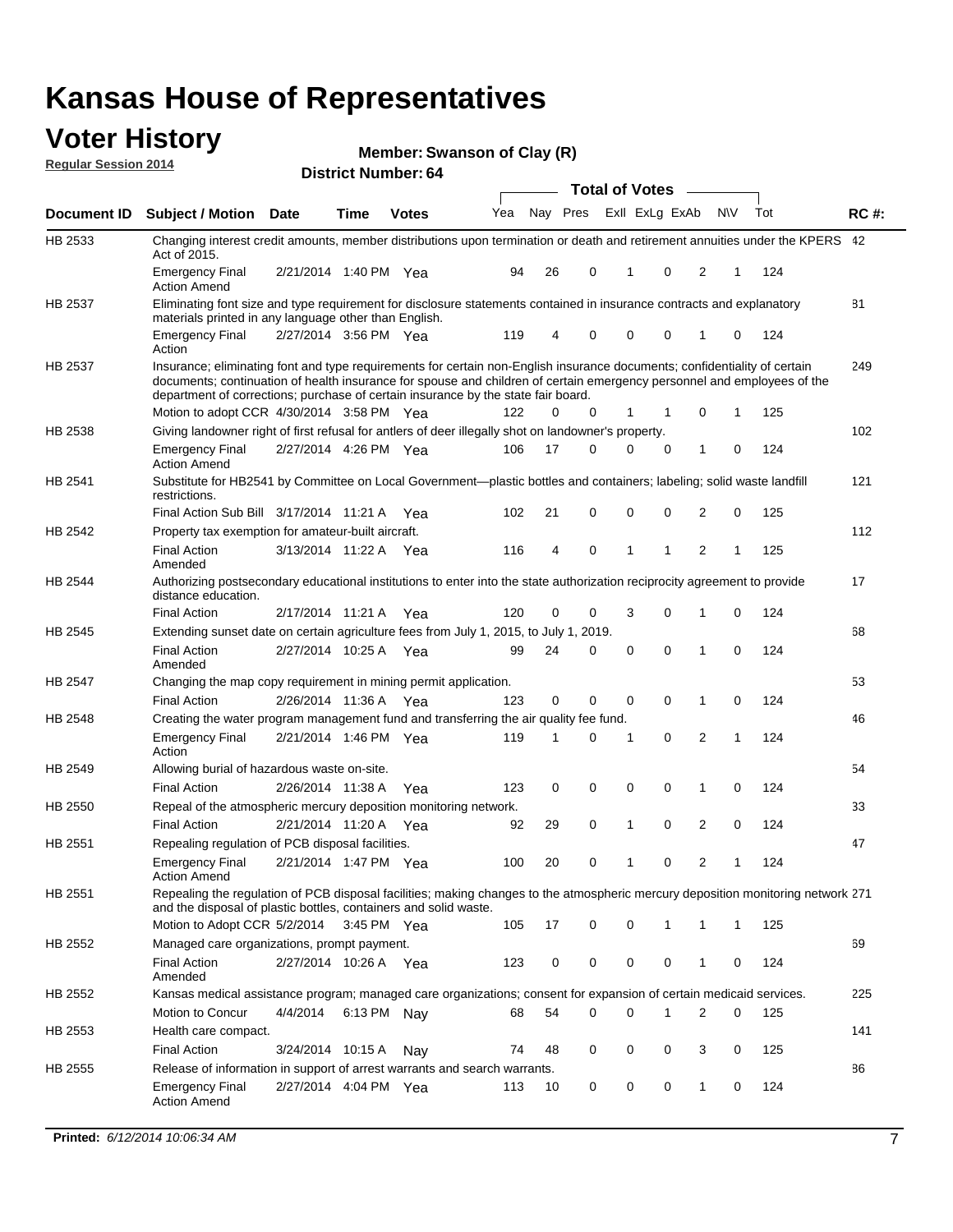## **Voter History**

**Regular Session 2014**

```
Member: Swanson of Clay (R)
```

|             |                                                                                                                                                                                                                                                                                                                                                           |                       |             | <b>DISTRICT NUMBER: 04</b> |     |          |             |              | <b>Total of Votes</b>   | $\sim$         |              |     |             |
|-------------|-----------------------------------------------------------------------------------------------------------------------------------------------------------------------------------------------------------------------------------------------------------------------------------------------------------------------------------------------------------|-----------------------|-------------|----------------------------|-----|----------|-------------|--------------|-------------------------|----------------|--------------|-----|-------------|
| Document ID | <b>Subject / Motion</b>                                                                                                                                                                                                                                                                                                                                   | <b>Date</b>           | Time        | <b>Votes</b>               | Yea |          |             |              | Nay Pres Exll ExLg ExAb |                | <b>NV</b>    | Tot | <b>RC#:</b> |
| HB 2557     | Changing penalties for certain taxpayers who file incorrect returns under Kansas income tax act.                                                                                                                                                                                                                                                          |                       |             |                            |     |          |             |              |                         |                |              |     | 21          |
|             | <b>Final Action</b><br>Amended                                                                                                                                                                                                                                                                                                                            | 2/19/2014 11:35 A Yea |             |                            | 122 | 0        | $\Omega$    | 0            | 0                       | $\overline{2}$ | 0            | 124 |             |
| HB 2561     | Licensure of pharmacists and registration of pharmacy interns by board of pharmacy.                                                                                                                                                                                                                                                                       |                       |             |                            |     |          |             |              |                         |                |              |     | 55          |
|             | <b>Final Action</b>                                                                                                                                                                                                                                                                                                                                       | 2/26/2014 11:39 A     |             | Yea                        | 105 | 18       | 0           | 0            | 0                       | 1              | 0            | 124 |             |
| HB 2564     | Requiring 60-day wait before re-employment for retirement benefit eligibility.                                                                                                                                                                                                                                                                            |                       |             |                            |     |          |             |              |                         |                |              |     | 43          |
|             | <b>Emergency Final</b><br>Action                                                                                                                                                                                                                                                                                                                          | 2/21/2014 1:41 PM Yea |             |                            | 120 | 0        | 0           | $\mathbf{1}$ | $\mathbf 0$             | $\overline{2}$ | $\mathbf{1}$ | 124 |             |
| HB 2566     | Requiring court fee for forensic audio and video examination services.                                                                                                                                                                                                                                                                                    |                       |             |                            |     |          |             |              |                         |                |              |     | 93          |
|             | <b>Emergency Final</b><br>Action                                                                                                                                                                                                                                                                                                                          | 2/27/2014 4:12 PM Yea |             |                            | 123 | 0        | 0           | 0            | 0                       | 1              | 0            | 124 |             |
| HB 2568     | Domestic relations; Kansas family law code; child support guidelines.                                                                                                                                                                                                                                                                                     |                       |             |                            |     |          |             |              |                         |                |              |     | 70          |
|             | <b>Final Action</b><br>Amended                                                                                                                                                                                                                                                                                                                            | 2/27/2014 10:27 A Yea |             |                            | 123 | 0        | 0           | $\mathbf 0$  | $\mathbf 0$             | 1              | $\Omega$     | 124 |             |
| HB 2568     | Domestic relations; Kansas family law code; child support guidelines.                                                                                                                                                                                                                                                                                     |                       |             |                            |     |          |             |              |                         |                |              |     | 268         |
|             | Motion to adopt CCR 5/2/2014                                                                                                                                                                                                                                                                                                                              |                       | 3:28 PM Yea |                            | 123 | 0        | 0           | 0            | 1                       | 1              | 0            | 125 |             |
| HB 2576     | Employment security law; creation of "new employer rate."                                                                                                                                                                                                                                                                                                 |                       |             |                            |     |          |             |              |                         |                |              |     | 71          |
|             | <b>Final Action</b><br>Amended                                                                                                                                                                                                                                                                                                                            | 2/27/2014 10:28 A Yea |             |                            | 123 | 0        | $\mathbf 0$ | $\mathbf 0$  | $\mathbf 0$             | 1              | $\Omega$     | 124 |             |
| HB 2576     | Employment security law; creation of "new employer rate."                                                                                                                                                                                                                                                                                                 |                       |             |                            |     |          |             |              |                         |                |              |     | 159         |
|             | Motion to Concur                                                                                                                                                                                                                                                                                                                                          | 3/25/2014 10:47 A     |             | Yea                        | 122 | $\Omega$ | 0           | 1            | 0                       | $\overline{2}$ | 0            | 125 |             |
| HB 2577     | Allowing parents to remain anonymous when surrendering an infant under the newborn protection act.                                                                                                                                                                                                                                                        |                       |             |                            |     |          |             |              |                         |                |              |     | 56          |
|             | <b>Final Action</b><br>Amended                                                                                                                                                                                                                                                                                                                            | 2/26/2014 11:41 A     |             | Yea                        | 123 | 0        | 0           | 0            | 0                       | 1              | 0            | 124 |             |
| HB 2577     | Allowing parents to remain anonymous when surrendering an infant under the newborn protection act.                                                                                                                                                                                                                                                        |                       |             |                            |     |          |             |              |                         |                |              |     | 220         |
|             | <b>Motion to Concur</b>                                                                                                                                                                                                                                                                                                                                   | 4/4/2014              | 11:45 A     | Yea                        | 121 | $\Omega$ | 0           | 1            | 1                       | 1              | 1            | 125 |             |
| HB 2578     | Certification by chief law enforcement officer for transfer of a firearm when required by federal law.                                                                                                                                                                                                                                                    |                       |             |                            |     |          |             |              |                         |                |              |     | 122         |
|             | <b>Final Action</b><br>Amended                                                                                                                                                                                                                                                                                                                            | 3/17/2014 11:22 A Yea |             |                            | 123 | 0        | 0           | 0            | 0                       | 2              | 0            | 125 |             |
| HB 2578     | Regulating the possession of weapons.                                                                                                                                                                                                                                                                                                                     |                       |             |                            |     |          |             |              |                         |                |              |     | 235         |
|             | Motion to Adopt CCR 4/5/2014 4:40 PM Yea                                                                                                                                                                                                                                                                                                                  |                       |             |                            | 102 | 19       | 0           | 0            | 0                       | 4              | 0            | 125 |             |
| HB 2580     | Specifying the duties of the state fire marshal relating to regional emergency response teams for hazardous materials and<br>search and rescue incidents.                                                                                                                                                                                                 |                       |             |                            |     |          |             |              |                         |                |              |     | 72          |
|             | <b>Final Action</b><br>Amended                                                                                                                                                                                                                                                                                                                            | 2/27/2014 10:29 A     |             | Yea                        | 113 | 10       | 0           | 0            | $\Omega$                | 1              | 0            | 124 |             |
| HB 2580     | Kansas Real Estate Appraisal Board; licensee fingerprinting and criminal background checks.                                                                                                                                                                                                                                                               |                       |             |                            |     |          |             |              |                         |                |              |     | 272         |
|             | Motion to adopt CCR 5/2/2014                                                                                                                                                                                                                                                                                                                              |                       |             | 3:49 PM Yea                | 115 | 7        | 0           | 0            | 1                       | 1              | 1            | 125 |             |
| HB 2582     | Creating an exemption from food establishment licensing for churches.                                                                                                                                                                                                                                                                                     |                       |             |                            |     |          |             |              |                         |                |              |     | 57          |
|             | <b>Final Action</b>                                                                                                                                                                                                                                                                                                                                       | 2/26/2014 11:42 A     |             | Yea                        | 123 | 0        | 0           | 0            | 0                       |                | 0            | 124 |             |
| HB 2588     | Child in need of care; juvenile offenders; permanent custodians.                                                                                                                                                                                                                                                                                          |                       |             |                            |     |          |             |              |                         |                |              |     | 94          |
|             | <b>Emergency Final</b><br><b>Action Amend</b>                                                                                                                                                                                                                                                                                                             | 2/27/2014 4:14 PM Yea |             |                            | 123 | 0        | 0           | 0            | 0                       | 1              | 0            | 124 |             |
| HB 2588     | Senate Substitute for HB 2588 by Committee on Judiciary - Concerning children and minors; relating to children in need of<br>care; placement in juvenile detention facilities; permanent custodians; relating to juvenile offenders; alternative adjudication;<br>youth residential centers and services; risk assessment; sentencing; good time credits. |                       |             |                            |     |          |             |              |                         |                |              |     | 244         |
|             | Motion to adopt CCR 4/30/2014 3:36 PM Yea                                                                                                                                                                                                                                                                                                                 |                       |             |                            | 123 | $\Omega$ | 0           | $\mathbf{1}$ | 1                       | 0              | 0            | 125 |             |
| HB 2591     | Requiring certain audit reports to be filed electronically and to be filed only with the department of administration.                                                                                                                                                                                                                                    |                       |             |                            |     |          |             |              |                         |                |              |     | 58          |
|             | <b>Final Action</b>                                                                                                                                                                                                                                                                                                                                       | 2/26/2014 11:43 A Yea |             |                            | 123 | 0        | $\Omega$    | 0            | $\Omega$                | 1              | 0            | 124 |             |
| HB 2595     | State fossils; the tylosaurus and the pteranodon.                                                                                                                                                                                                                                                                                                         |                       |             |                            |     |          |             |              |                         |                |              |     | 73          |
|             | <b>Final Action</b><br>Amended                                                                                                                                                                                                                                                                                                                            | 2/27/2014 10:31 A Yea |             |                            | 96  | 27       | 0           | 0            | 0                       | 1              | 0            | 124 |             |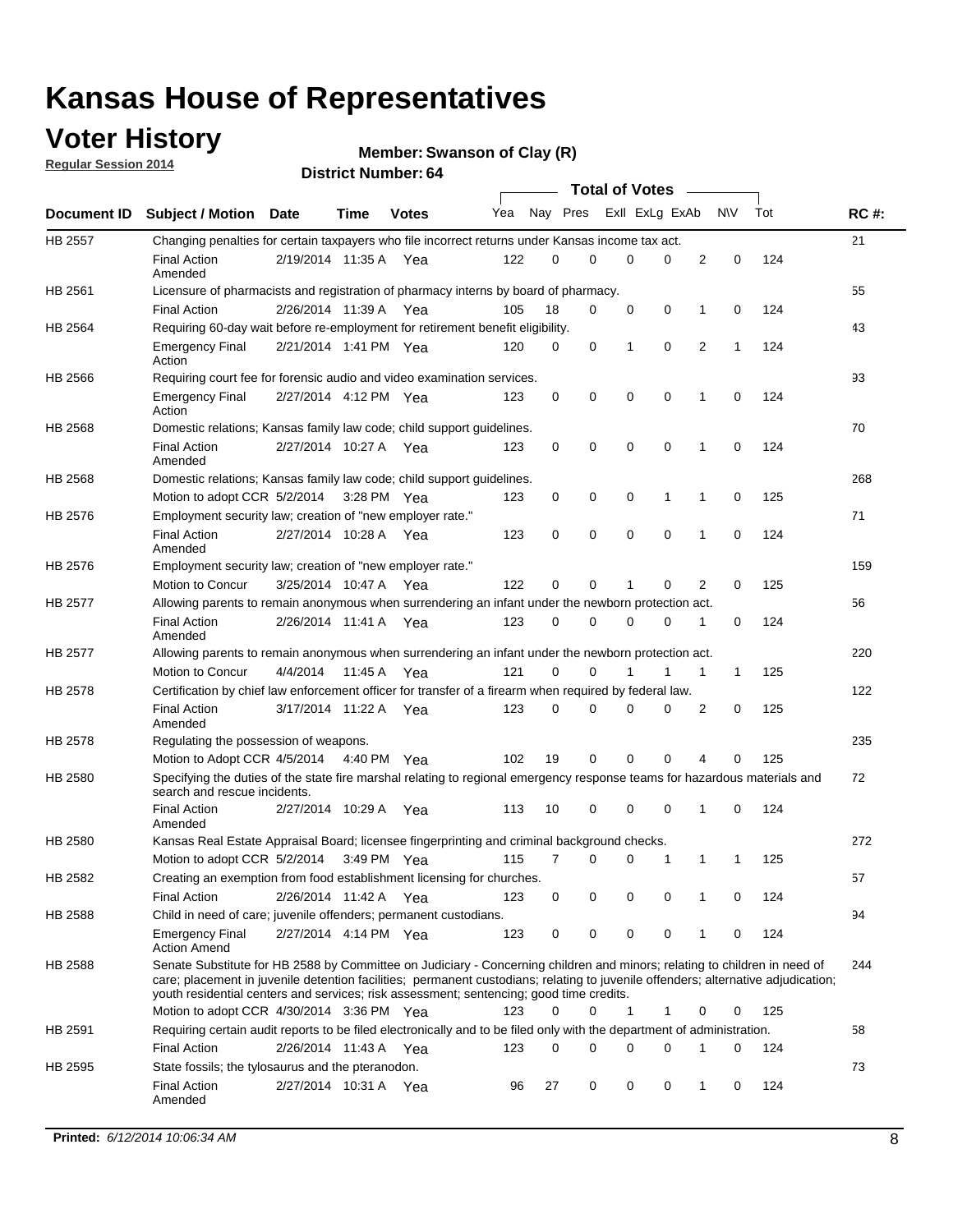### **Voter History**

**Regular Session 2014**

**Member: Swanson of Clay (R)** 

|             |                                                                                                                                                                                                                                       |                       | דט הסעוווטנו וישנו |              |     |                |             | <b>Total of Votes</b>   |             |   |           |     |             |
|-------------|---------------------------------------------------------------------------------------------------------------------------------------------------------------------------------------------------------------------------------------|-----------------------|--------------------|--------------|-----|----------------|-------------|-------------------------|-------------|---|-----------|-----|-------------|
| Document ID | <b>Subject / Motion Date</b>                                                                                                                                                                                                          |                       | Time               | <b>Votes</b> | Yea |                |             | Nay Pres ExII ExLg ExAb |             |   | <b>NV</b> | Tot | <b>RC#:</b> |
| HB 2596     | Computation of retirement benefits when a state officer or employee is placed on furlough or has reduction in compensation.                                                                                                           |                       |                    |              |     |                |             |                         |             |   |           |     | 74          |
|             | <b>Final Action</b>                                                                                                                                                                                                                   | 2/27/2014 10:33 A     |                    | Yea          | 123 | 0              | $\Omega$    | 0                       | 0           |   | 0         | 124 |             |
| HB 2596     | Computation of retirement benefits when a state officer or employee is placed on furlough or has reduction in<br>compensation.                                                                                                        |                       |                    |              |     |                |             |                         |             |   |           |     | 246         |
|             | Motion to adopt CCR 4/30/2014 3:45 PM Yea                                                                                                                                                                                             |                       |                    |              | 123 | 0              | $\mathbf 0$ | 1                       | 1           | 0 | 0         | 125 |             |
| HB 2597     | Municipal recycling services                                                                                                                                                                                                          |                       |                    |              |     |                |             |                         |             |   |           |     | 97          |
|             | <b>Emergency Final</b><br><b>Action Amend</b>                                                                                                                                                                                         | 2/27/2014 4:20 PM Yea |                    |              | 105 | 18             | $\mathbf 0$ | $\mathbf 0$             | $\mathbf 0$ | 1 | 0         | 124 |             |
| HB 2599     | Authorizing the secretary of state to grant an easement to the unified government of Wyandotte county.                                                                                                                                |                       |                    |              |     |                |             |                         |             |   |           |     | 22          |
|             | <b>Final Action</b>                                                                                                                                                                                                                   | 2/19/2014 11:37 A Yea |                    |              | 120 | $\overline{2}$ | 0           | $\mathbf 0$             | 0           | 2 | 0         | 124 |             |
| HB 2599     | Authorizing the secretary of state to grant an easement to the unified government of Wyandotte county.                                                                                                                                |                       |                    |              |     |                |             |                         |             |   |           |     | 118         |
|             | Motion to Concur                                                                                                                                                                                                                      | 3/14/2014 11:25 A Yea |                    |              | 118 | 0              | 0           | $\overline{2}$          | 1           | 4 | 0         | 125 |             |
| HB 2602     | Increasing the percentage of unclassified employees allowed to be employed by KPERS from 25% to 50%.                                                                                                                                  |                       |                    |              |     |                |             |                         |             |   |           |     | 44          |
|             | <b>Emergency Final</b><br>Action                                                                                                                                                                                                      | 2/21/2014 1:43 PM Yea |                    |              | 107 | 13             | 0           | 1                       | 0           | 2 | 1         | 124 |             |
| HB 2602     | Increasing the percentage of unclassified employees allowed to be employed by KPERS from 25% to 50%.                                                                                                                                  |                       |                    |              |     |                |             |                         |             |   |           |     | 195         |
|             | Motion to Concur                                                                                                                                                                                                                      | 4/1/2014              | 10:57 A            | Yea          | 108 | 15             | 0           | 1                       | 0           |   | 0         | 125 |             |
| HB 2609     | Practice of pharmacy; filling and refilling of prescriptions.                                                                                                                                                                         |                       |                    |              |     |                |             |                         |             |   |           |     | 105         |
|             | <b>Emergency Final</b><br><b>Action Amend</b>                                                                                                                                                                                         | 2/27/2014 4:29 PM Yea |                    |              | 123 | 0              | $\mathbf 0$ | $\mathbf 0$             | $\mathbf 0$ | 1 | 0         | 124 |             |
| HB 2611     | Conduct of dental offices.                                                                                                                                                                                                            |                       |                    |              |     |                |             |                         |             |   |           |     | 83          |
|             | <b>Emergency Final</b><br>Action                                                                                                                                                                                                      | 2/27/2014 3:59 PM Yea |                    |              | 123 | 0              | $\mathbf 0$ | $\mathbf 0$             | $\mathbf 0$ | 1 | 0         | 124 |             |
| HB 2612     | Relating to district judge and district magistrate judge vacancies.                                                                                                                                                                   |                       |                    |              |     |                |             |                         |             |   |           |     | 75          |
|             | <b>Final Action</b><br>Amended                                                                                                                                                                                                        | 2/27/2014 10:34 A     |                    | Yea          | 106 | 17             | $\mathbf 0$ | $\mathbf 0$             | $\mathbf 0$ | 1 | 0         | 124 |             |
| HB 2613     | Relating to the issuance of stillbirth and unborn child's death certificates.                                                                                                                                                         |                       |                    |              |     |                |             |                         |             |   |           |     | 103         |
|             | <b>Emergency Final</b><br><b>Action Amend</b>                                                                                                                                                                                         | 2/27/2014 4:27 PM Yea |                    |              | 122 | 1              | 0           | $\mathbf 0$             | $\Omega$    | 1 | 0         | 124 |             |
| HB 2615     | Substitute for HB 2615 by Committee on Commerce, Labor and Economic Development - Workers compensation assigned<br>risk pool.                                                                                                         |                       |                    |              |     |                |             |                         |             |   |           |     | 185         |
|             | EFA Sub Bill<br>Amended                                                                                                                                                                                                               | 3/26/2014 3:42 PM Yea |                    |              | 98  | 25             | 0           | 1                       | 0           | 1 | 0         | 125 |             |
| HB 2616     | Secretary of labor; explore agreement to allow state of Kansas to enforce OSHA standards.                                                                                                                                             |                       |                    |              |     |                |             |                         |             |   |           |     | 92          |
|             | <b>Emergency Final</b><br>Action                                                                                                                                                                                                      | 2/27/2014 4:11 PM Yea |                    |              | 93  | 30             | 0           | 0                       | 0           | 1 | 0         | 124 |             |
| HB 2616     | Senate Substitute for HB 2616 by Committee on Commerce - Secretary of labor directed to study state enforcement of OSHA 261<br>standards.                                                                                             |                       |                    |              |     |                |             |                         |             |   |           |     |             |
|             | Motion to Concur                                                                                                                                                                                                                      | 5/2/2014              | 11:47 A Yea        |              | 94  | 30             | 0           | 0                       | 1           | 0 | 0         | 125 |             |
| HB 2633     | Substitute for HB 2633 by Committee on Corrections and Juvenile Justice - Juvenile offenders; youth residential centers and<br>services; risk assessment; raising the age for prosecution as an adult; sentencing; good time credits. |                       |                    |              |     |                |             |                         |             |   |           |     | 106         |
|             | EFA Sub Bill<br>Amended                                                                                                                                                                                                               | 2/27/2014 4:31 PM Yea |                    |              | 122 | 1              | 0           | 0                       | 0           | 1 | 0         | 124 |             |
| HB 2636     | Secretary of health and environment and air quality standards.                                                                                                                                                                        |                       |                    |              |     |                |             |                         |             |   |           |     | 45          |
|             | <b>Emergency Final</b><br><b>Action Amend</b>                                                                                                                                                                                         | 2/21/2014 1:44 PM Nav |                    |              | 89  | 31             | 0           | 1                       | 0           | 2 | 1         | 124 |             |
| HB 2636     | Secretary of health and environment and air quality standards.                                                                                                                                                                        |                       |                    |              |     |                |             |                         |             |   |           |     | 212         |
|             | Sub motion to concur 4/3/2014                                                                                                                                                                                                         |                       | 7:20 PM Yea        |              | 121 | 3              | 0           | 0                       | 0           | 1 | 0         | 125 |             |
| HB 2642     | Income tax deduction for net gain on the sale of certain horses, cattle or livestock; income tax credit for expenditures to make 131<br>dwelling or facility accessible for persons with a disability.                                |                       |                    |              |     |                |             |                         |             |   |           |     |             |
|             | <b>Final Action</b><br>Amended                                                                                                                                                                                                        | 3/20/2014 11:17 A Yea |                    |              | 123 | 0              | 0           | 0                       | 1           | 1 | 0         | 125 |             |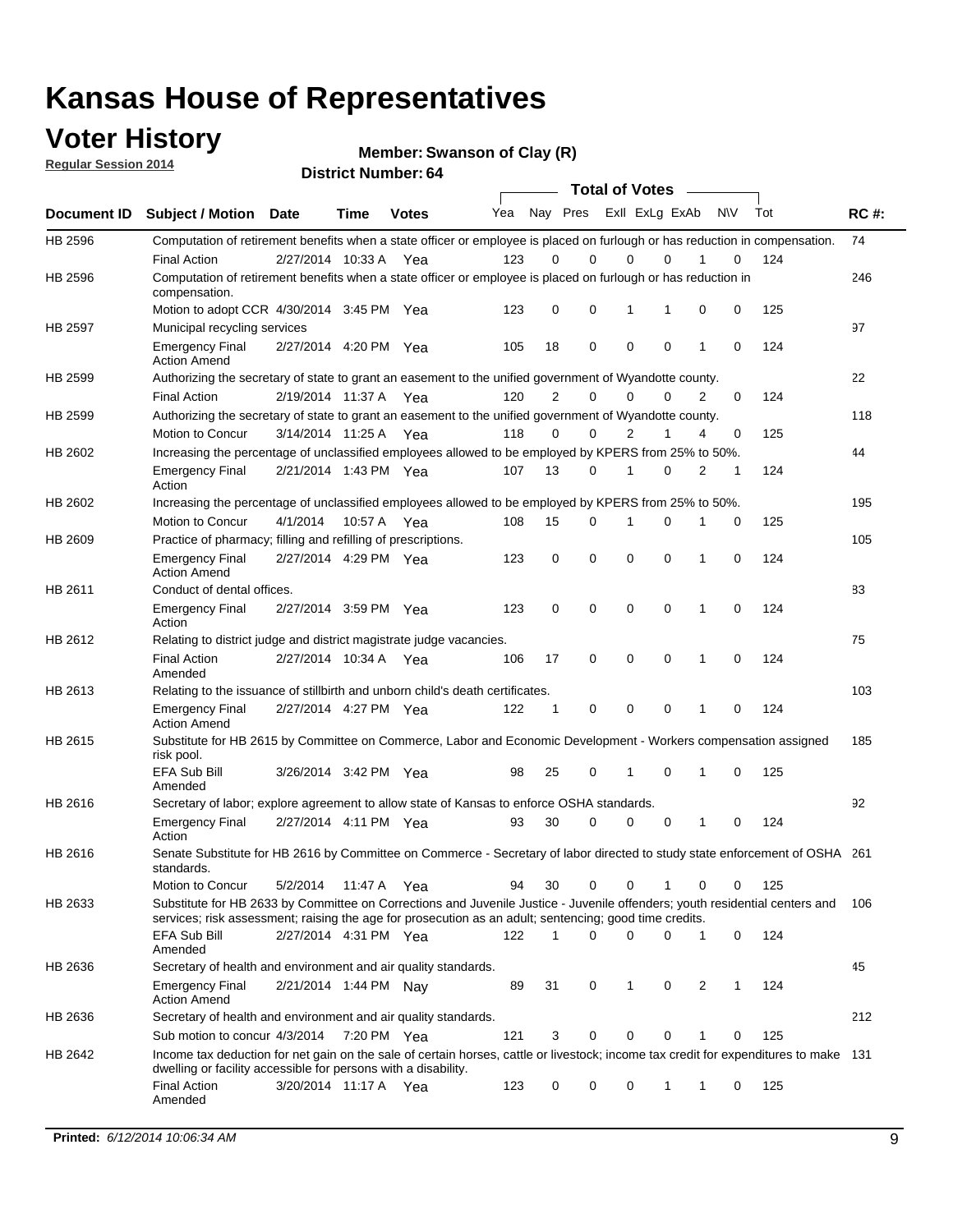#### **Voter History**

| Member: Swanson of Clay (R) |  |
|-----------------------------|--|
|                             |  |

| <b>Regular Session 2014</b> |                                                                                                                                                                                                                                                                                                                                                                                                                               | $\frac{1}{2}$<br><b>District Number: 64</b><br><b>Total of Votes</b> |             |              |     |     |              |  |                |              |           |     |             |
|-----------------------------|-------------------------------------------------------------------------------------------------------------------------------------------------------------------------------------------------------------------------------------------------------------------------------------------------------------------------------------------------------------------------------------------------------------------------------|----------------------------------------------------------------------|-------------|--------------|-----|-----|--------------|--|----------------|--------------|-----------|-----|-------------|
| Document ID                 | <b>Subject / Motion</b>                                                                                                                                                                                                                                                                                                                                                                                                       | <b>Date</b>                                                          | Time        | <b>Votes</b> | Yea | Nav | Pres         |  | Exll ExLg ExAb |              | <b>NV</b> | Tot | <b>RC#:</b> |
| HB 2643                     | Property tax; classification of commercial and industrial machinery and equipment as personal property; reclassification of<br>property upon termination of IRB tax exemption; use of independent appraisers to appraiser certain                                                                                                                                                                                             |                                                                      |             |              |     |     |              |  |                |              |           |     | 164         |
|                             | <b>Final Action</b><br>Amended                                                                                                                                                                                                                                                                                                                                                                                                | 3/26/2014                                                            | 10:56 A     | Yea          | 123 |     | <sup>0</sup> |  |                | <sup>o</sup> | $\Omega$  | 125 |             |
| HB 2643                     | Property tax; classification of commercial and industrial machinery and equipment as personal property; reclassification of<br>property upon termination of IRB tax exemption; use of independent appraisers to appraiser certain complex property; motor<br>vehicles, members of military; mortgage registration tax phase out and replacement with fees; county clerk technology fund;<br>county treasurer technology fund. |                                                                      |             |              |     |     |              |  |                |              |           |     | 274         |
|                             | Motion to Concur                                                                                                                                                                                                                                                                                                                                                                                                              | 5/2/2014                                                             | 5:12 PM Nay |              | 16  | 108 | 0            |  | 0              | $\Omega$     | $\Omega$  | 125 |             |
| HB 2643                     | Property tax; classification of commercial and industrial machinery and equipment as personal property; reclassification of<br>property upon termination of IRB tax exemption; use of independent appraisers to appraiser certain complex property; motor<br>vehicles, members of military; mortgage registration tax phase out and replacement with fees; county clerk technology fund;<br>county treasurer technology fund. |                                                                      |             |              |     |     |              |  |                |              |           |     | 286         |
|                             | Motion to adopt CCR 5/3/2014                                                                                                                                                                                                                                                                                                                                                                                                  |                                                                      | 1:53 AM     | Yea          | 70  | 53  | 0            |  | 0              | $\Omega$     |           | 125 |             |
| <b>HB 2648</b>              | Property tax exemption for levees.                                                                                                                                                                                                                                                                                                                                                                                            |                                                                      |             |              |     |     |              |  |                |              |           |     | 100         |
|                             | <b>Emergency Final</b>                                                                                                                                                                                                                                                                                                                                                                                                        | 2/27/2014 4:23 PM                                                    |             | Yea          | 100 | 23  | 0            |  | 0              | 0            |           | 124 |             |

|                | <b>Action Amend</b>                                                                                                                                                                                                                        |                       |             |     |     |                |             |          |          |   |             |     |     |
|----------------|--------------------------------------------------------------------------------------------------------------------------------------------------------------------------------------------------------------------------------------------|-----------------------|-------------|-----|-----|----------------|-------------|----------|----------|---|-------------|-----|-----|
| HB 2651        | County law library.                                                                                                                                                                                                                        |                       |             |     |     |                |             |          |          |   |             |     | 76  |
|                | <b>Final Action</b><br>Amended                                                                                                                                                                                                             | 2/27/2014 10:38 A     |             | Nav | 82  | 41             | 0           | 0        | 0        | 1 | 0           | 124 |     |
| HB 2655        | Allowing veterans with PTSD to seek mental health treatment upon certain convictions.                                                                                                                                                      |                       |             |     |     |                |             |          |          |   |             |     | 77  |
|                | <b>Final Action</b><br>Amended                                                                                                                                                                                                             | 2/27/2014 10:40 A     |             | Yea | 123 | 0              | 0           | 0        | 0        | 1 | 0           | 124 |     |
| HB 2655        | Senate Substitute for HB 2655 by Committee on Judiciary - Allowing veterans with PTSD to seek mental health treatment<br>upon certain convictions; also amending the crimes of interference with law enforcement and giving a false alarm. |                       |             |     |     |                |             |          |          |   |             |     | 224 |
|                | Motion to Concur                                                                                                                                                                                                                           | 4/4/2014              | 5:42 PM Yea |     | 122 | 0              | $\Omega$    |          |          | 2 | 0           | 125 |     |
| HB 2656        | Authorizing the state of Kansas to pay the death gratuity benefit to the designated survivor of a Kansas service member during 48<br>a federal government shutdown and providing for reimbursement to the state                            |                       |             |     |     |                |             |          |          |   |             |     |     |
|                | <b>Final Action</b>                                                                                                                                                                                                                        | 2/26/2014 11:27 A Yea |             |     | 123 | $\Omega$       | 0           | 0        | 0        |   | 0           | 124 |     |
| HB 2661        | Substitute for HB 2661 by Committee on Energy and Environment - Siting of electric transmission lines; notice and hearing<br>requirements.                                                                                                 |                       |             |     |     |                |             |          |          |   |             |     | 181 |
|                | <b>EFA Sub Bill</b>                                                                                                                                                                                                                        | 3/26/2014 3:37 PM Yea |             |     | 119 | 4              | 0           |          | 0        |   | $\Omega$    | 125 |     |
| HB 2662        | Expungment of driving under the influence convictions.                                                                                                                                                                                     |                       |             |     |     |                |             |          |          |   |             |     | 116 |
|                | <b>Final Action</b><br>Amended                                                                                                                                                                                                             | 3/14/2014 11:22 A Yea |             |     | 87  | 31             | $\mathbf 0$ | 2        | 1        | 4 | $\mathbf 0$ | 125 |     |
| HB 2668        | Health insurance for qualified professional associations.                                                                                                                                                                                  |                       |             |     |     |                |             |          |          |   |             |     | 34  |
|                | <b>Final Action</b><br>Amended                                                                                                                                                                                                             | 2/21/2014 11:21 A Yea |             |     | 114 | $\overline{7}$ | 0           | 1        | $\Omega$ | 2 | $\Omega$    | 124 |     |
| HB 2668        | Predetermination of health insurance benefits                                                                                                                                                                                              |                       |             |     |     |                |             |          |          |   |             |     | 262 |
|                | Motion to Concur                                                                                                                                                                                                                           | 5/2/2014              | 12:05 P Yea |     | 97  | 27             | 0           | $\Omega$ |          | 0 | 0           | 125 |     |
| HB 2669        | State civil service board; transferred from the department of administration to the office of administrative hearings.                                                                                                                     |                       |             |     |     |                |             |          |          |   |             |     | 87  |
|                | <b>Emergency Final</b><br>Action                                                                                                                                                                                                           | 2/27/2014 4:05 PM Yea |             |     | 110 | 13             | 0           | 0        | 0        |   | 0           | 124 |     |
| HB 2673        | Kansas healing arts act; physician assistant licensure act.                                                                                                                                                                                |                       |             |     |     |                |             |          |          |   |             |     | 91  |
|                | <b>Emergency Final</b><br><b>Action Amend</b>                                                                                                                                                                                              | 2/27/2014 4:10 PM Yea |             |     | 105 | 18             | $\Omega$    | $\Omega$ | $\Omega$ | 1 | $\Omega$    | 124 |     |
| HB 2673        | Board of healing arts functions and duties, physician assistants licensure act and podiatry act.                                                                                                                                           |                       |             |     |     |                |             |          |          |   |             |     | 270 |
|                | Motion to adopt CCR 5/2/2014                                                                                                                                                                                                               |                       | 3:39 PM Yea |     | 111 | 11             | 0           | $\Omega$ | 1        | 1 | 1           | 125 |     |
| <b>HB 2675</b> | Relating to procurement negotiating committees; certified businesses.                                                                                                                                                                      |                       |             |     |     |                |             |          |          |   |             |     | 165 |
|                | <b>Final Action</b>                                                                                                                                                                                                                        | 3/26/2014 10:57 A     |             | Yea | 123 | 0              | 0           | 1        | 0        | 1 | 0           | 125 |     |

Amended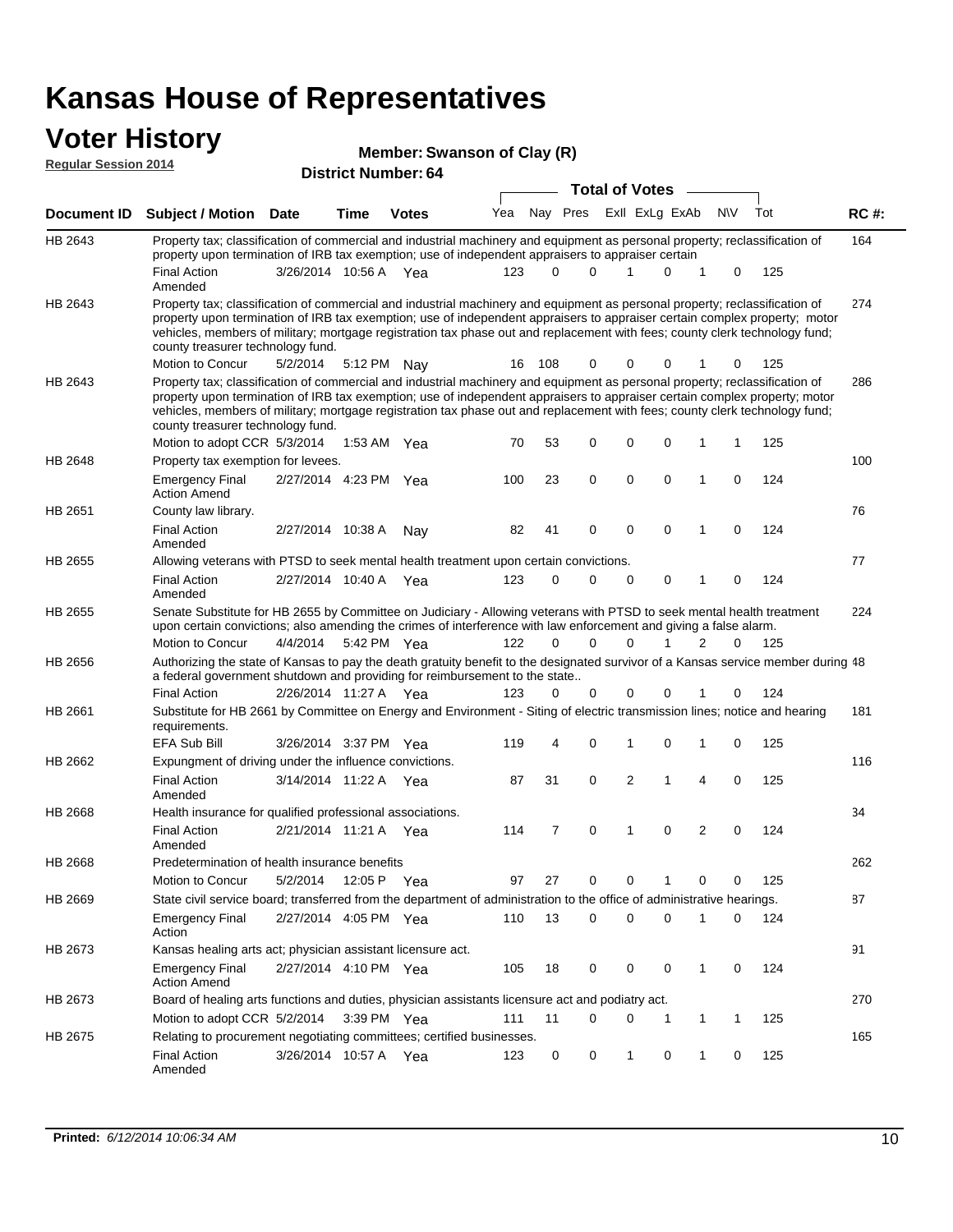#### **Voter History Regular Session 2014**

**Member: Swanson of Clay (R)** 

| nuyurur Uuddiun Luin |                                                                                                                                                                                                                                                                                               |                       |         | <b>District Number: 64</b> |     |             |             |                       |                |                  |     |             |
|----------------------|-----------------------------------------------------------------------------------------------------------------------------------------------------------------------------------------------------------------------------------------------------------------------------------------------|-----------------------|---------|----------------------------|-----|-------------|-------------|-----------------------|----------------|------------------|-----|-------------|
|                      |                                                                                                                                                                                                                                                                                               |                       |         |                            |     |             |             | <b>Total of Votes</b> |                |                  |     |             |
| <b>Document ID</b>   | <b>Subject / Motion Date</b>                                                                                                                                                                                                                                                                  |                       | Time    | <b>Votes</b>               | Yea |             | Nay Pres    |                       | ExII ExLg ExAb | N\V              | Tot | <b>RC#:</b> |
| HB 2681              | Substitute for HB2681 by Committee on Veterans, Military, and Homeland Security--Abolishing the Kansas commission on<br>veterans affairs; creating the Kansas commission on veterans affairs office within the executive branch of government.<br>Final Action Sub Bill 3/20/2014 11:18 A Yea |                       |         |                            | 123 | 0           | $\Omega$    | 0                     | 1              | 1<br>0           | 125 | 132         |
|                      |                                                                                                                                                                                                                                                                                               |                       |         |                            |     |             |             |                       |                |                  |     |             |
| HB 2681              | Substitute for HB2681 by Committee on Veterans, Military, and Homeland Security - Abolishing the Kansas commission on<br>veterans affairs; creating the Kansas commission on veterans affairs office within the executive branch of government.                                               |                       |         |                            |     |             |             |                       |                |                  |     | 219         |
|                      | Motion to Concur                                                                                                                                                                                                                                                                              | 4/4/2014              | 11:41 A | Yea                        | 122 | $\Omega$    | 0           | $\mathbf{1}$          | 1              | 1<br>0           | 125 |             |
| HB 2684              | Allocating moneys from driver's license fees to the judicial branch nonjudicial salary adjustment fund.                                                                                                                                                                                       |                       |         |                            |     |             |             |                       |                |                  |     | 78          |
|                      | <b>Final Action</b>                                                                                                                                                                                                                                                                           | 2/27/2014 10:41 A     |         | Yea                        | 93  | 30          | $\Omega$    | $\Omega$              | 0              | 1<br>0           | 124 |             |
| HB 2687              | Unclaimed property act and hearings.                                                                                                                                                                                                                                                          |                       |         |                            |     |             |             |                       |                |                  |     | 59          |
|                      | <b>Final Action</b>                                                                                                                                                                                                                                                                           | 2/26/2014 11:44 A     |         | Yea                        | 119 | 4           | $\mathbf 0$ | 0                     | 0              | 0<br>1           | 124 |             |
| HB 2687              | Unclaimed property act and hearings.                                                                                                                                                                                                                                                          |                       |         |                            |     |             |             |                       |                |                  |     | 251         |
|                      | Motion to Concur                                                                                                                                                                                                                                                                              | 5/1/2014              | 1:56 PM | Yea                        | 125 | 0           | $\mathbf 0$ | 0                     | 0              | 0<br>0           | 125 |             |
| HB 2689              | Amending which convictions are counted for driving while license canceled, suspended or revoked.                                                                                                                                                                                              |                       |         |                            |     |             |             |                       |                |                  |     | 231         |
|                      | <b>Final Action</b><br>Amended                                                                                                                                                                                                                                                                | 4/5/2014              | 10:23 A | Yea                        | 121 | $\mathbf 0$ | $\Omega$    | $\Omega$              | 0              | 0<br>4           | 125 |             |
| HB 2693              | Providing for testing by community colleges for commercial driver's licenses and allowing temporary commercial driver's<br>license holders the ability to drive class A commercial vehicles.                                                                                                  |                       |         |                            |     |             |             |                       |                |                  |     | 104         |
|                      | <b>Emergency Final</b><br><b>Action Amend</b>                                                                                                                                                                                                                                                 | 2/27/2014 4:28 PM Yea |         |                            | 123 | 0           | 0           | $\Omega$              | 0              | $\mathbf 0$<br>1 | 124 |             |
| HB 2693              | Senate Substitute for HB 2693 by Committee on Transportation - Providing for testing by community colleges for commercial<br>driver's licenses; entities serving as driver's licenses examiners.                                                                                              |                       |         |                            |     |             |             |                       |                |                  |     | 255         |
|                      | Motion to adopt CCR 5/1/2014 4:42 PM Yea                                                                                                                                                                                                                                                      |                       |         |                            | 125 | 0           | 0           | $\Omega$              | 0              | 0<br>0           | 125 |             |
| HB 2715              | Farm machinery and equipment annual highway permits, commercial drivers' license.                                                                                                                                                                                                             |                       |         |                            |     |             |             |                       |                |                  |     | 98          |
|                      | <b>Emergency Final</b><br><b>Action Amend</b>                                                                                                                                                                                                                                                 | 2/27/2014 4:21 PM Yea |         |                            | 123 | 0           | 0           | 0                     | 0              | 1<br>0           | 124 |             |
| HB 2717              | Registration of operators of assisted living, residential health care, home plus or adult day care facilities.                                                                                                                                                                                |                       |         |                            |     |             |             |                       |                |                  |     | 175         |
|                      | <b>Emergency Final</b><br><b>Action Amend</b>                                                                                                                                                                                                                                                 | 3/26/2014 3:29 PM Yea |         |                            | 114 | 9           | 0           |                       | $\Omega$       | 0                | 125 |             |
| HB 2721              | Substitute for Substitute for HB 2721 by Committee on Commerce, Labor and Economic Development †Enacting the<br>business entity standard treatment act.                                                                                                                                       |                       |         |                            |     |             |             |                       |                |                  |     | 117         |
|                      | Final Action Sub Bill 3/14/2014 11:23 A Yea                                                                                                                                                                                                                                                   |                       |         |                            | 118 | 0           | 0           | 2                     |                | 0<br>4           | 125 |             |
| HB 2721              | Substitute for Substitute for HB 2721 by Committee on Commerce, Labor and Economic Development - Enacting the business 273<br>entity standard treatment act.                                                                                                                                  |                       |         |                            |     |             |             |                       |                |                  |     |             |
|                      | Motion to Concur                                                                                                                                                                                                                                                                              | 5/2/2014              |         | 3:59 PM Yea                | 122 | 0           | 0           | $\Omega$              | 1              | 1<br>1           | 125 |             |
| HB 2724              | Uniform commercial driver's license act; definition of tank vehicle.<br><b>Emergency Final</b>                                                                                                                                                                                                | 2/27/2014 4:22 PM Yea |         |                            | 122 | 1           | 0           | 0                     | 0              | 1<br>0           | 124 | 99          |
|                      | Action                                                                                                                                                                                                                                                                                        |                       |         |                            |     |             |             |                       |                |                  |     |             |
| HB 2727              | Expiration of license plates and placards for individuals with disability.<br><b>Emergency Final</b>                                                                                                                                                                                          | 2/27/2014 4:06 PM Yea |         |                            | 123 | 0           | 0           | 0                     | 0              | 0                | 124 | 88          |
|                      | Action                                                                                                                                                                                                                                                                                        |                       |         |                            |     |             |             |                       |                |                  |     |             |
| HB 2728              | Permits for the operation of salvage vehicles no longer required to be prepared in triplicate.                                                                                                                                                                                                |                       |         |                            |     |             |             |                       |                |                  |     | 89          |
|                      | <b>Emergency Final</b><br>Action                                                                                                                                                                                                                                                              | 2/27/2014 4:07 PM Yea |         |                            | 122 | 1           | 0           | $\Omega$              | 0              | 1<br>0           | 124 |             |
| HB 2728              | Permits for the operation of salvage vehicles no longer required to be prepared in triplicate.                                                                                                                                                                                                |                       |         |                            |     |             |             |                       |                |                  |     | 192         |
|                      | Motion to Concur                                                                                                                                                                                                                                                                              | 3/31/2014 11:43 A Yea |         |                            | 122 | 0           | 0           | 1                     | 0              | 2<br>0           | 125 |             |
| HB 2732              | Sales tax authority for Rooks county for constructing or remodeling a jail facility.                                                                                                                                                                                                          |                       |         |                            |     |             |             |                       |                |                  |     | 232         |
|                      | <b>Final Action</b>                                                                                                                                                                                                                                                                           | 4/5/2014              |         | 10:24 A Yea                | 121 | 0           | 0           | 0                     | 0              | 4<br>0           | 125 |             |
| HB 2744              | Insurance; coverage for autism spectrum disorder.                                                                                                                                                                                                                                             |                       |         |                            |     |             |             |                       |                |                  |     | 137         |
|                      | <b>Final Action</b><br>Amended                                                                                                                                                                                                                                                                | 3/21/2014 10:14 A Yea |         |                            | 114 | 3           | 0           | 0                     | $\mathbf{1}$   | 6<br>1           | 125 |             |
|                      |                                                                                                                                                                                                                                                                                               |                       |         |                            |     |             |             |                       |                |                  |     |             |
| HB 2745              | Tax lien on property voluntarily transferred.                                                                                                                                                                                                                                                 |                       |         |                            |     |             |             |                       |                |                  |     | 166         |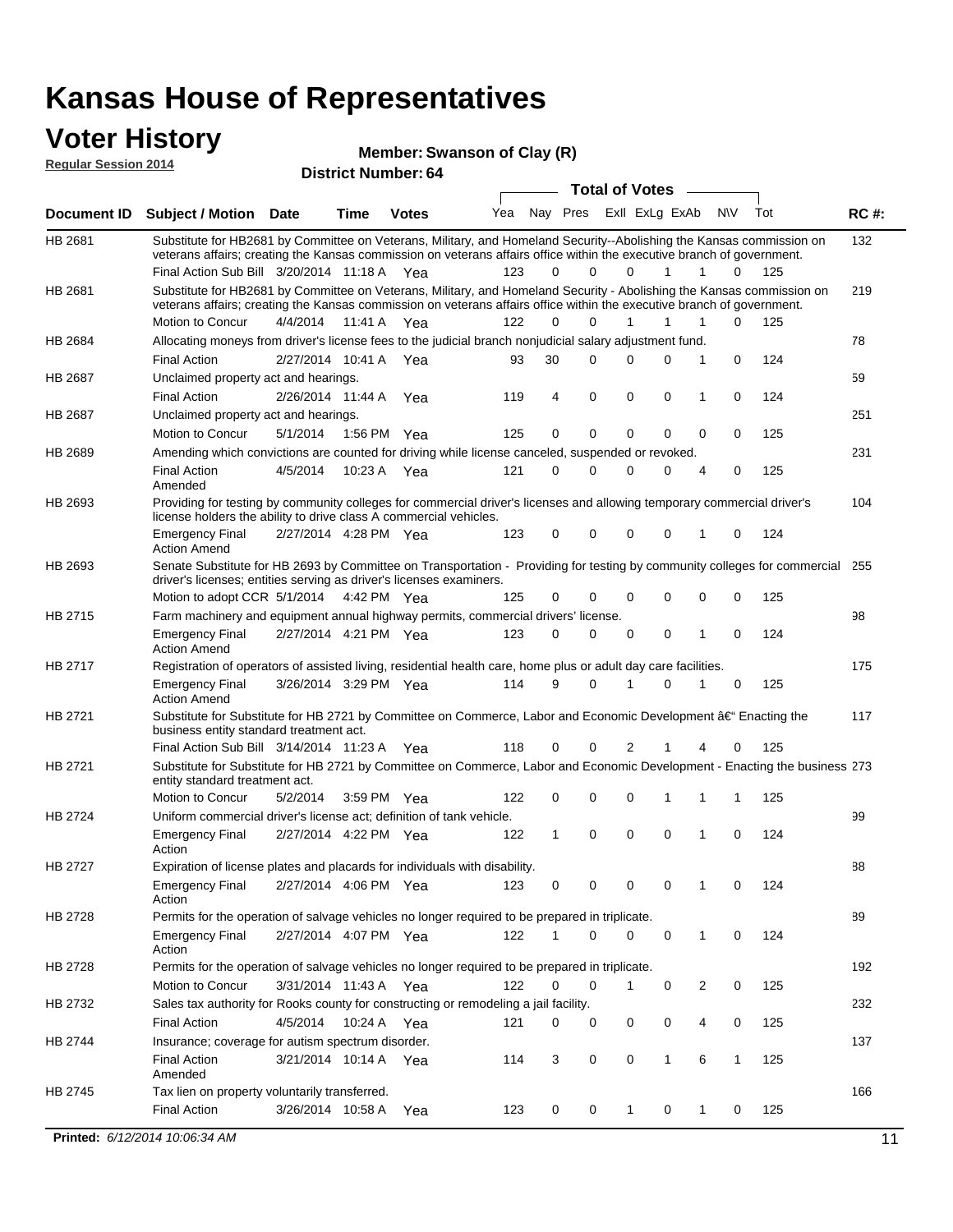## **Voter History**

**Regular Session 2014**

#### **Member: Swanson of Clay (R)**

|                 |                                                                                                                                                                                                                                      |                       |             |              |     |             |             |   | <b>Total of Votes</b> |             |   |             |     |             |
|-----------------|--------------------------------------------------------------------------------------------------------------------------------------------------------------------------------------------------------------------------------------|-----------------------|-------------|--------------|-----|-------------|-------------|---|-----------------------|-------------|---|-------------|-----|-------------|
| Document ID     | <b>Subject / Motion Date</b>                                                                                                                                                                                                         |                       | Time        | <b>Votes</b> | Yea | Nay Pres    |             |   | Exll ExLg ExAb        |             |   | <b>NV</b>   | Tot | <b>RC#:</b> |
| HB 2755         | Repealing the sunset on the Kansas taxpayer transparency act.                                                                                                                                                                        |                       |             |              |     |             |             |   |                       |             |   |             |     | 140         |
|                 | <b>Final Action</b>                                                                                                                                                                                                                  | 3/24/2014 10:13 A     |             | Yea          | 122 | $\mathbf 0$ | 0           | 0 |                       | 0           | 3 | 0           | 125 |             |
| HB 2767         | State child death review board.                                                                                                                                                                                                      |                       |             |              |     |             |             |   |                       |             |   |             |     | 167         |
|                 | <b>Final Action</b><br>Amended                                                                                                                                                                                                       | 3/26/2014 10:59 A     |             | Yea          | 123 | 0           | 0           | 1 |                       | 0           | 1 | $\mathbf 0$ | 125 |             |
| <b>HCR 5029</b> | Urging the Kansas bureau of investigation to establish a blue alert system for the state of Kansas.                                                                                                                                  |                       |             |              |     |             |             |   |                       |             |   |             |     | 95          |
|                 | <b>Emergency Final</b><br><b>Action Amend</b>                                                                                                                                                                                        | 2/27/2014 4:15 PM Yea |             |              | 121 | 2           | 0           | 0 |                       | 0           | 1 | 0           | 124 |             |
| <b>HCR 5031</b> | Urging Congress to provide for the prompt payment of disability compensation to U.S. Veterans.                                                                                                                                       |                       |             |              |     |             |             |   |                       |             |   |             |     | 125         |
|                 | <b>Final Action</b>                                                                                                                                                                                                                  | 3/19/2014 11:21 A Yea |             |              | 122 | $\Omega$    | $\Omega$    | 0 |                       | 1           | 2 | 0           | 125 |             |
| HR 6049         | Resolution encouraging the creation of a Kansas plan for comprehensive treatment of chronic obstruction pulmonary<br>disease.                                                                                                        |                       |             |              |     |             |             |   |                       |             |   |             |     | 109         |
|                 | <b>Emergency Final</b><br><b>Action Amend</b>                                                                                                                                                                                        | 3/6/2014              | 11:24 A     | Yea          | 120 | $\mathbf 0$ | 0           | 2 |                       | 1           | 2 | $\mathbf 0$ | 125 |             |
| HR 6063         | Urging the President to extend the qualifications for the Women's Army Corps Service Medal.                                                                                                                                          |                       |             |              |     |             |             |   |                       |             |   |             |     | 143         |
|                 | <b>Final Action</b>                                                                                                                                                                                                                  | 3/25/2014 10:11 A Yea |             |              | 123 | $\Omega$    | $\Omega$    | 1 |                       | $\Omega$    | 1 | 0           | 125 |             |
| SB 40           | House Substitute for SB 40 by Committee on Corrections and Juvenile Justice †Secretary of corrections; including juvenile<br>offenders in the prison made goods act; authorizing use of correctional industries funds for payment of |                       |             |              |     |             |             |   |                       |             |   |             |     | 123         |
|                 | Final Action Sub Bill 3/17/2014 11:23 A Yea                                                                                                                                                                                          |                       |             |              | 123 | $\Omega$    | 0           | 0 |                       | 0           | 2 | 0           | 125 |             |
| SB 54           | Medical assistance recovery program; rules and regulations.                                                                                                                                                                          |                       |             |              |     |             |             |   |                       |             |   |             |     | 174         |
|                 | <b>Emergency Final</b><br><b>Action Amend</b>                                                                                                                                                                                        | 3/26/2014 3:28 PM Yea |             |              | 95  | 28          | 0           | 1 |                       | $\mathbf 0$ | 1 | $\mathbf 0$ | 125 |             |
| <b>SB 54</b>    | Amendments to statutes regulating abortions.                                                                                                                                                                                         |                       |             |              |     |             |             |   |                       |             |   |             |     | 214         |
|                 | Motion to Adopt CCR 4/4/2014                                                                                                                                                                                                         |                       | 9:59 AM Yea |              | 112 | 11          | 0           | 1 |                       | 0           | 1 | 0           | 125 |             |
| SB 63           | State use law; purchases by municipalities; committee sunset date and chairperson selection.                                                                                                                                         |                       |             |              |     |             |             |   |                       |             |   |             |     | 280         |
|                 | Motion to adopt CCR 5/2/2014                                                                                                                                                                                                         |                       | 8:52 PM Yea |              | 124 | $\mathbf 0$ | 0           | 0 |                       | 0           | 1 | 0           | 125 |             |
| <b>SB 99</b>    | Lobbyists defined.                                                                                                                                                                                                                   |                       |             |              |     |             |             |   |                       |             |   |             |     | 184         |
|                 | <b>Emergency Final</b><br>Action                                                                                                                                                                                                     | 3/26/2014 3:41 PM Yea |             |              | 117 | 6           | 0           | 1 |                       | 0           | 1 | $\mathbf 0$ | 125 |             |
| SB 147          | House Substitute for SB 147 by Committee on Agriculture and Natural Resources †Amending the powers and duties of the 133<br>Kansas department of agriculture division of conservation and the state conservation commission.         |                       |             |              |     |             |             |   |                       |             |   |             |     |             |
|                 | Final Action Sub Bill 3/20/2014 11:19 A Yea<br>Amended                                                                                                                                                                               |                       |             |              | 123 | 0           | 0           | 0 |                       | 1           | 1 | 0           | 125 |             |
| <b>SB 218</b>   | House Substitute for SB 218 by Committee on Appropriations-Education; relating to the financing and instruction thereof;                                                                                                             |                       |             |              |     |             |             |   |                       |             |   |             |     | 226         |
|                 | making and concerning appropriations for the fiscal years ending June 30, 2014, and June 30, 2015, for certain agencies.<br>Final Action Sub Bill 4/4/2014                                                                           |                       | 6:17 PM Yea |              | 91  | 31          | 0           | 0 |                       | 1           | 2 | $\Omega$    | 125 |             |
|                 | Amended                                                                                                                                                                                                                              |                       |             |              |     |             |             |   |                       |             |   |             |     |             |
| <b>SB 218</b>   | House Substitute for SB 218 by Committee on Appropriations-Education; relating to the financing and instruction thereof;                                                                                                             |                       |             |              |     |             |             |   |                       |             |   |             |     | 237         |
|                 | making and concerning appropriations for the fiscal years ending June 30, 2014, and June 30, 2015, for certain agencies.                                                                                                             |                       |             |              |     |             |             |   |                       |             |   |             |     |             |
|                 | Sub Motion to Adopt 4/6/2014 12:51 A Nay<br><b>CCR</b>                                                                                                                                                                               |                       |             |              | 55  | 67          | $\mathbf 0$ | 0 |                       | 0           | 3 | 0           | 125 |             |
| SB 231          | House Substitute for SB 231 †Concerning valuation and appeals; renaming the state court of tax appeals; timing of<br>decisions.                                                                                                      |                       |             |              |     |             |             |   |                       |             |   |             |     | 134         |
|                 | Final Action Sub Bill 3/20/2014 11:21 A Yea<br>Amended                                                                                                                                                                               |                       |             |              | 123 | 0           | 0           | 0 |                       | 1           | 1 | 0           | 125 |             |
| SB 231          | House Substitute for SB 231 - Concerning valuation and appeals; renaming the state court of tax appeals; timing of<br>decisions                                                                                                      |                       |             |              |     |             |             |   |                       |             |   |             |     | 281         |
|                 | Motion to Adopt CCR 5/2/2014 8:56 PM Yea                                                                                                                                                                                             |                       |             |              | 124 | 0           | 0           | 0 |                       | 0           | 1 | 0           | 125 |             |
| SB 245          | House Substitute for SB 245 by Committee on Appropriations - Appropriations for FY 2014, FY 2015, and FY 2016 for the<br>department of corrections; capital improvement projects.                                                    |                       |             |              |     |             |             |   |                       |             |   |             |     | 13          |
|                 | Final Action Sub Bill 2/13/2014 11:34 A<br>Amended                                                                                                                                                                                   |                       |             | Nav          | 79  | 41          | 0           | 3 |                       | $\mathbf 0$ | 1 | 0           | 124 |             |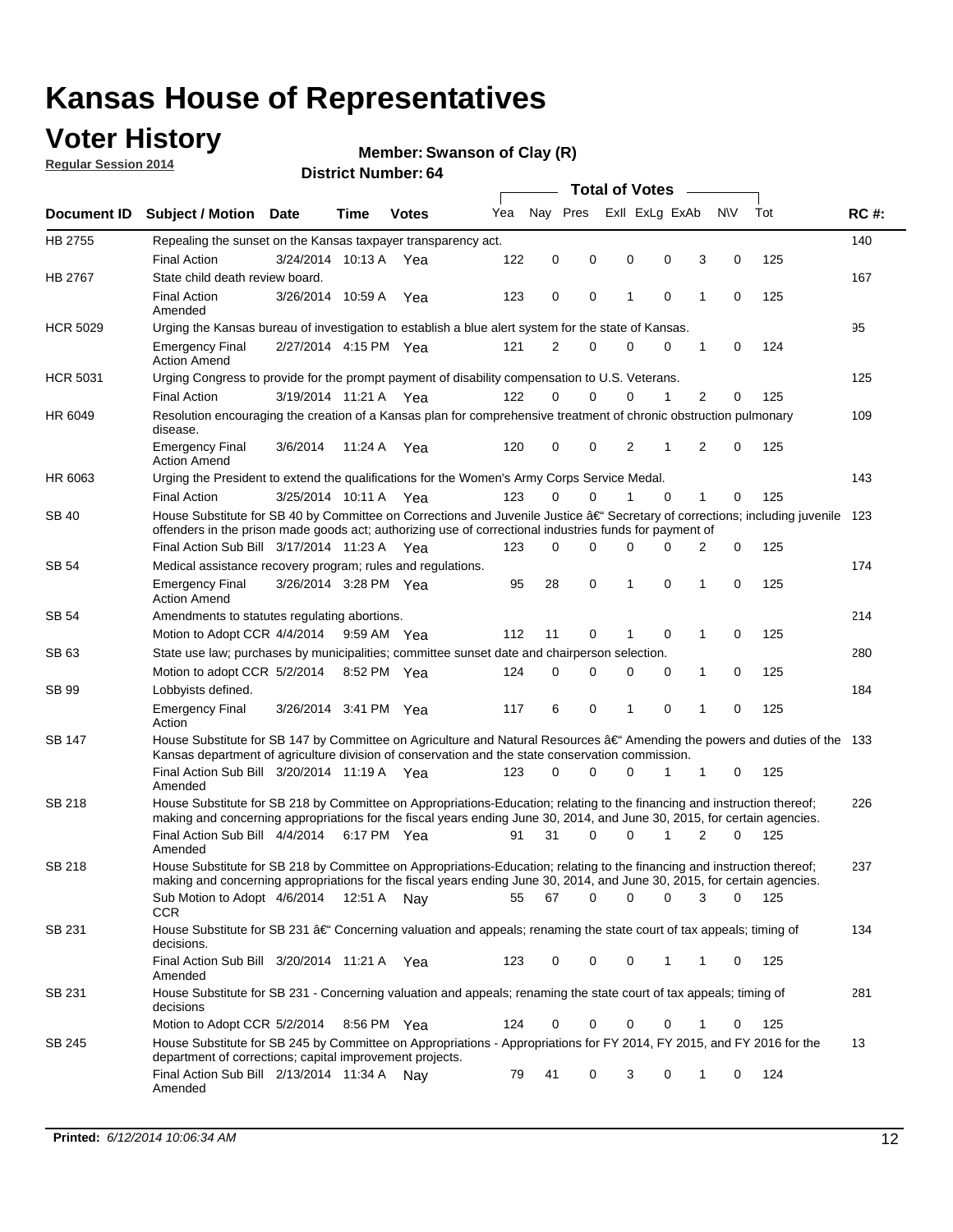### **Voter History**

#### **Member: Swanson of Clay (R)**

**Regular Session 2014**

|                    |                                                                                                                                                                                                                                                                                                                                                                                                                                                                                                                                                                                                                                                                                                                                                                                                               |                       |             | דיט ויסטוווטרו. די טיי |     |    | <b>Total of Votes</b>       |              |   |   |     |     |             |
|--------------------|---------------------------------------------------------------------------------------------------------------------------------------------------------------------------------------------------------------------------------------------------------------------------------------------------------------------------------------------------------------------------------------------------------------------------------------------------------------------------------------------------------------------------------------------------------------------------------------------------------------------------------------------------------------------------------------------------------------------------------------------------------------------------------------------------------------|-----------------------|-------------|------------------------|-----|----|-----------------------------|--------------|---|---|-----|-----|-------------|
| <b>Document ID</b> | <b>Subject / Motion Date</b>                                                                                                                                                                                                                                                                                                                                                                                                                                                                                                                                                                                                                                                                                                                                                                                  |                       | Time        | <b>Votes</b>           |     |    | Yea Nay Pres ExII ExLg ExAb |              |   |   | N\V | Tot | <b>RC#:</b> |
| SB 245             | House Substitute for SB 245 by Committee on Appropriations - Education funding; relating to mineral production; creating the<br>mineral production education fund, crediting 20% of remainder from oil and gas tax into such fund, moneys expended on<br>education; abolishing the oil and gas valuation depletion trust fund; allowing the counties to retain funds already in such<br>county's oil and gas valuation depletion trust fund; concerning school financing sources; proceeds from the tax levied by a<br>school district under authority of K.S.A. 2013 Supp. 72-6431, remitted to the state treasury to the credit of the state school<br>district finance fund not to the district's general fund; making and concerning appropriations for fiscal year 2017.<br>Motion to adopt CCR 5/1/2014 |                       |             | 5:06 PM Yea            | 88  | 37 | $\Omega$                    | $\Omega$     | 0 | 0 | 0   | 125 | 258         |
| <b>SB 248</b>      | Victim notification prior to release of certain inmates.                                                                                                                                                                                                                                                                                                                                                                                                                                                                                                                                                                                                                                                                                                                                                      |                       |             |                        |     |    |                             |              |   |   |     |     | 119         |
|                    | <b>Final Action</b>                                                                                                                                                                                                                                                                                                                                                                                                                                                                                                                                                                                                                                                                                                                                                                                           | 3/17/2014 11:18 A     |             | Yea                    | 122 | 0  | 0                           | 0            | 0 | 2 | 1   | 125 |             |
| SB 254             | Medical assistance recovery program; rules and regulations.                                                                                                                                                                                                                                                                                                                                                                                                                                                                                                                                                                                                                                                                                                                                                   |                       |             |                        |     |    |                             |              |   |   |     |     | 179         |
|                    | <b>Emergency Final</b><br>Action                                                                                                                                                                                                                                                                                                                                                                                                                                                                                                                                                                                                                                                                                                                                                                              | 3/26/2014 3:34 PM Yea |             |                        | 123 | 0  | $\mathbf 0$                 | $\mathbf{1}$ | 0 | 1 | 0   | 125 |             |
| SB 256             | Attorney general; costs in criminal appeals.                                                                                                                                                                                                                                                                                                                                                                                                                                                                                                                                                                                                                                                                                                                                                                  |                       |             |                        |     |    |                             |              |   |   |     |     | 147         |
|                    | <b>Final Action</b><br>Amended                                                                                                                                                                                                                                                                                                                                                                                                                                                                                                                                                                                                                                                                                                                                                                                | 3/25/2014 10:16 A     |             | Yea                    | 119 | 4  | 0                           | 1            | 0 |   | 0   | 125 |             |
| SB 256             | Amending the crime of mistreatment of a dependent adult; creating the crime of mistreatment of an elder person; amending<br>the crime of unlawful sexual relations; amending provisions relating to appearance bonds and surety regulation; amending<br>violations of the Kansas racketeer influenced and corrupt organization act; also concerning the attorney general, costs in<br>criminal appeals.                                                                                                                                                                                                                                                                                                                                                                                                       |                       |             |                        |     |    |                             |              |   |   |     |     | 236         |
| <b>SB 258</b>      | Motion to Adopt CCR 4/5/2014                                                                                                                                                                                                                                                                                                                                                                                                                                                                                                                                                                                                                                                                                                                                                                                  |                       | 6:52 PM Yea |                        | 118 | 4  | 0                           | 0            | 0 | 3 | 0   | 125 | 135         |
|                    | Amending the juvenile statute of limitations to match adult time limitations for sex crimes.<br><b>Final Action</b><br>Amended                                                                                                                                                                                                                                                                                                                                                                                                                                                                                                                                                                                                                                                                                | 3/20/2014 11:21 A Yea |             |                        | 123 | 0  | 0                           | 0            | 1 | 1 | 0   | 125 |             |
| SB 258             | Relating to issuance of certificates of birth resulting in stillbirth.                                                                                                                                                                                                                                                                                                                                                                                                                                                                                                                                                                                                                                                                                                                                        |                       |             |                        |     |    |                             |              |   |   |     |     | 259         |
|                    | Motion to Adopt CCR 5/1/2014 5:12 PM Yea                                                                                                                                                                                                                                                                                                                                                                                                                                                                                                                                                                                                                                                                                                                                                                      |                       |             |                        | 121 | 4  | 0                           | 0            | 0 | 0 | 0   | 125 |             |
| SB 263             | Establishing the military funeral honors fund under the adjutant general's office.                                                                                                                                                                                                                                                                                                                                                                                                                                                                                                                                                                                                                                                                                                                            |                       |             |                        |     |    |                             |              |   |   |     |     | 148         |
|                    | <b>Final Action</b><br>Amended                                                                                                                                                                                                                                                                                                                                                                                                                                                                                                                                                                                                                                                                                                                                                                                | 3/25/2014 10:17 A Yea |             |                        | 123 | 0  | 0                           | 1            | 0 | 1 | 0   | 125 |             |
| SB 263             | Veterans and military matters; military honors fund; death gratuity; disabled veterans preference, state jobs and contracts;<br>schools on military reservations, funding.                                                                                                                                                                                                                                                                                                                                                                                                                                                                                                                                                                                                                                    |                       |             |                        |     |    |                             |              |   |   |     |     | 256         |
|                    | Motion to adopt CCR 5/1/2014 4:47 PM N\V                                                                                                                                                                                                                                                                                                                                                                                                                                                                                                                                                                                                                                                                                                                                                                      |                       |             |                        | 124 | 0  | 0                           | 0            | 0 | 0 | 1   | 125 |             |
| SB 265             | Income definition for Homestead Refund eligibility.                                                                                                                                                                                                                                                                                                                                                                                                                                                                                                                                                                                                                                                                                                                                                           |                       |             |                        |     |    |                             |              |   |   |     |     | 113         |
|                    | <b>Final Action</b><br>Amended                                                                                                                                                                                                                                                                                                                                                                                                                                                                                                                                                                                                                                                                                                                                                                                | 3/13/2014 11:23 A Yea |             |                        | 121 | 0  | 0                           | 1            | 1 | 2 | 0   | 125 |             |
| SB 265             | Definition of income for homestead refund and SAFESR eligibility; income tax credits for adoption expenses and expenses to<br>make dwelling or facility accessible to persons with a disability; income tax deductions, self-employment taxes, expenses<br>related to organ donations, net gain on the sale of certain livestock; withholding, non-resident pass-through entity income;<br>Kansas taxpayer transparency act, sunset; sales tax exemptions.<br>Motion to Adopt CCR 4/4/2014 6:29 PM Yea                                                                                                                                                                                                                                                                                                        |                       |             |                        | 122 | 0  | 0                           | 0            | 1 | 2 | 0   | 125 | 227         |
| SB 266             | Mineral severance tax return file date.                                                                                                                                                                                                                                                                                                                                                                                                                                                                                                                                                                                                                                                                                                                                                                       |                       |             |                        |     |    |                             |              |   |   |     |     | 114         |
|                    | <b>Final Action</b><br>Amended                                                                                                                                                                                                                                                                                                                                                                                                                                                                                                                                                                                                                                                                                                                                                                                | 3/13/2014 11:24 A     |             | Yea                    | 121 | 0  | 0                           | 1            | 1 | 2 | 0   | 125 |             |
| SB 266             | Severance tax return and payment dates; sales tax authority for Rooks county; property tax exemptions for certain donations<br>of land to the state and for amateur-built aircraft; sales tax exemptions for surface mining equipment and certain charitable<br>organizations.                                                                                                                                                                                                                                                                                                                                                                                                                                                                                                                                |                       |             |                        |     |    |                             |              |   |   |     |     | 266         |
|                    | Motion to Adopt CCR 5/2/2014                                                                                                                                                                                                                                                                                                                                                                                                                                                                                                                                                                                                                                                                                                                                                                                  |                       |             | $3:19 \text{ PM}$ Yea  | 122 | 1  | 0                           | 0            |   |   | 0   | 125 |             |
| SB 267             | Insurance; excluding real estate from acceptable security deposits with the commissioner and requiring original handwritten<br>signatures on deposit forms.                                                                                                                                                                                                                                                                                                                                                                                                                                                                                                                                                                                                                                                   |                       |             |                        |     |    |                             |              |   |   |     |     | 144         |
|                    | <b>Final Action</b>                                                                                                                                                                                                                                                                                                                                                                                                                                                                                                                                                                                                                                                                                                                                                                                           | 3/25/2014 10:12 A Yea |             |                        | 123 | 0  | 0                           | 1            | 0 | 1 | 0   | 125 |             |
| SB 268             | Insurance; Risk-based capital requirements.                                                                                                                                                                                                                                                                                                                                                                                                                                                                                                                                                                                                                                                                                                                                                                   |                       |             |                        |     |    |                             |              |   |   |     |     | 145         |
|                    | <b>Final Action</b>                                                                                                                                                                                                                                                                                                                                                                                                                                                                                                                                                                                                                                                                                                                                                                                           | 3/25/2014 10:13 A     |             | Yea                    | 123 | 0  | 0                           | 1            | 0 | 1 | 0   | 125 |             |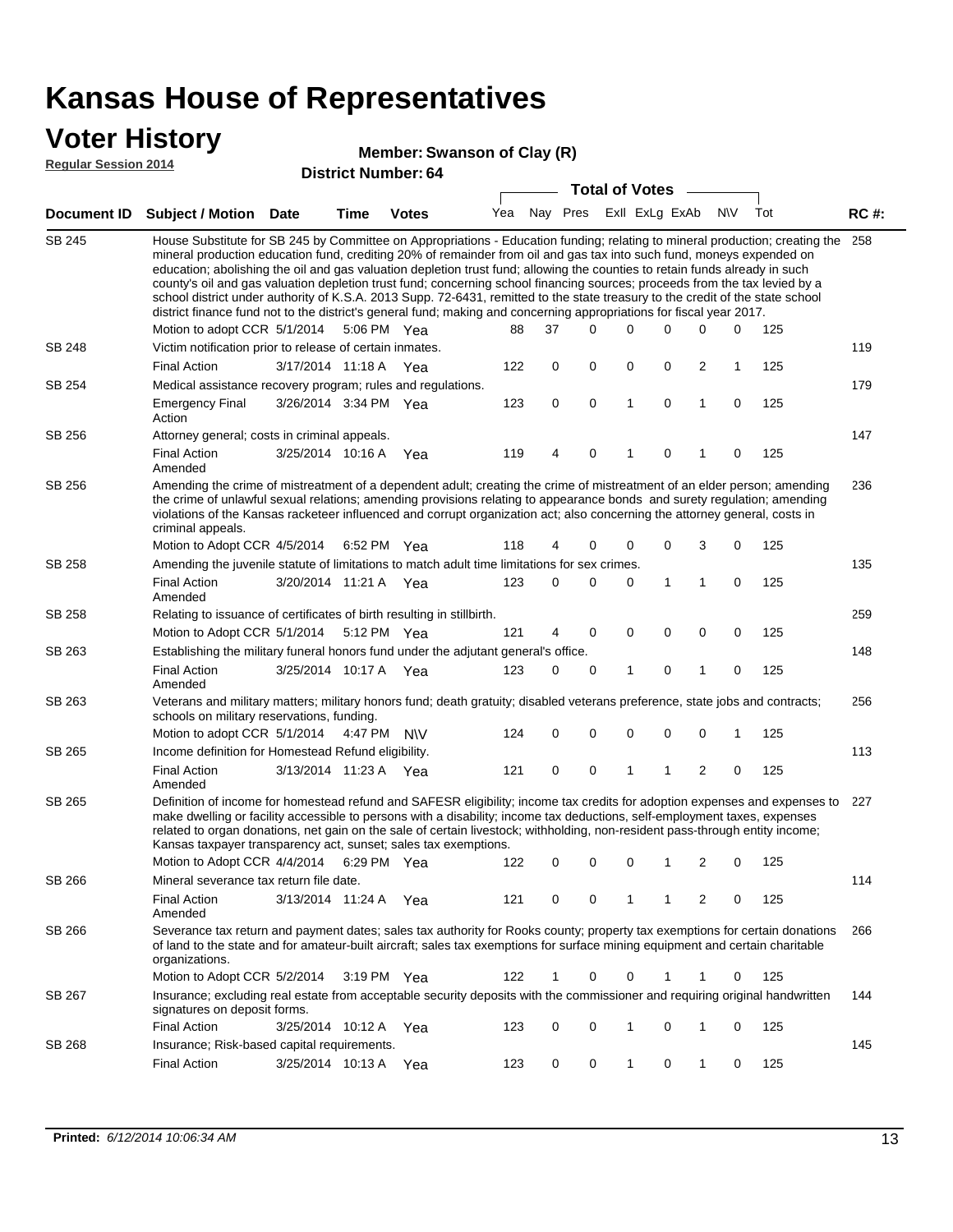## **Voter History**

**Regular Session 2014**

#### **Member: Swanson of Clay (R)**

| <b>Total of Votes</b> |                                                                                                                                                                                                                                                                                                                                        |                       |      |              |            |                |          |                |   |                               |             |            |             |
|-----------------------|----------------------------------------------------------------------------------------------------------------------------------------------------------------------------------------------------------------------------------------------------------------------------------------------------------------------------------------|-----------------------|------|--------------|------------|----------------|----------|----------------|---|-------------------------------|-------------|------------|-------------|
| Document ID           | <b>Subject / Motion Date</b>                                                                                                                                                                                                                                                                                                           |                       | Time | <b>Votes</b> | Yea        | Nay Pres       |          | Exll ExLg ExAb |   |                               | N\V         | Tot        | <b>RC#:</b> |
| SB 271                | Amending the Kansas medicaid fraud control act.                                                                                                                                                                                                                                                                                        |                       |      |              |            |                |          |                |   |                               |             |            | 176         |
|                       | <b>Emergency Final</b><br><b>Action Amend</b>                                                                                                                                                                                                                                                                                          | 3/26/2014 3:30 PM Yea |      |              | 123        | 0              | 0        | 1              |   | 0<br>1                        | $\mathbf 0$ | 125        |             |
| SB 271                | Amending the Kansas medicaid fraud control act.                                                                                                                                                                                                                                                                                        |                       |      |              |            |                |          |                |   |                               |             |            | 228         |
|                       | Motion to Adopt CCR 4/4/2014 6:33 PM Yea                                                                                                                                                                                                                                                                                               |                       |      |              | 122        | 0              | 0        | $\mathbf 0$    |   | 1<br>2                        | $\mathbf 0$ | 125        |             |
| SB 272                | Eliminating the 3% limit on controlled shooting area acreage in a county.                                                                                                                                                                                                                                                              |                       |      |              |            |                |          |                |   |                               |             |            | 149         |
|                       | <b>Final Action</b>                                                                                                                                                                                                                                                                                                                    | 3/25/2014 10:19 A Yea |      |              | 123        | 0              | 0        | 1              |   | $\mathbf 0$<br>1              | $\mathbf 0$ | 125        |             |
| SB 273                | House Substitute for SB 273 by Committee on Transportation †Commercial vehicles; regulation and registration thereof.                                                                                                                                                                                                                  |                       |      |              |            |                |          |                |   |                               |             |            | 168         |
|                       | Final Action Sub Bill 3/26/2014 11:00 A Yea<br>Amended                                                                                                                                                                                                                                                                                 |                       |      |              | 122        | 1              | 0        | 1              |   | 0<br>1                        | 0           | 125        |             |
| SB 273                | Regulation of commercial motor vehicles; exemption from rules and regulations of the Kansas corporation commission.                                                                                                                                                                                                                    |                       |      |              |            |                |          |                |   |                               |             |            | 265         |
|                       | Motion to Adopt CCR 5/2/2014 3:10 PM Yea                                                                                                                                                                                                                                                                                               |                       |      |              | 101        | 22             | 0        | $\mathbf 0$    | 1 |                               | 0           | 125        |             |
| SB 274                | Political action committees, legislative leadership.                                                                                                                                                                                                                                                                                   |                       |      |              |            |                |          |                |   |                               |             |            | 169         |
|                       | <b>Final Action</b><br>Amended                                                                                                                                                                                                                                                                                                         | 3/26/2014 11:01 A Yea |      |              | 108        | 15             | 0        | $\mathbf 1$    |   | $\mathbf 0$<br>1              | $\mathbf 0$ | 125        |             |
| <b>SB 278</b>         | Establishing the state board of veterinary examiners within the animal health division of the Kansas department of agriculture<br>for a two-year period.                                                                                                                                                                               |                       |      |              |            |                |          |                |   |                               |             |            | 127         |
|                       | <b>Final Action</b>                                                                                                                                                                                                                                                                                                                    | 3/19/2014 11:24 A     |      | Yea          | 122        | 0              | 0        | 0              | 1 | 2                             | $\mathbf 0$ | 125        |             |
| SB 284                | Amending the Kansas 911 act.                                                                                                                                                                                                                                                                                                           |                       |      |              |            |                |          |                |   |                               |             |            | 124         |
|                       | <b>Final Action</b>                                                                                                                                                                                                                                                                                                                    | 3/17/2014 11:24 A     |      | Yea          | 121        | $\overline{2}$ | 0        | $\mathbf 0$    |   | $\mathbf 0$<br>$\overline{2}$ | $\mathbf 0$ | 125        |             |
| SB 285                | Optometrists; prohibition against limiting payment for covered services to insurance plan amounts.                                                                                                                                                                                                                                     |                       |      |              |            |                |          |                |   |                               |             |            | 150         |
|                       | <b>Final Action</b><br>Amended                                                                                                                                                                                                                                                                                                         | 3/25/2014 10:20 A Yea |      |              | 123        | 0              | 0        | 1              |   | 0<br>1                        | $\mathbf 0$ | 125        |             |
| SB 286                | Extending sunset date on certain agriculture fees from July 1, 2015, to July 1, 2019.                                                                                                                                                                                                                                                  |                       |      |              |            |                |          |                |   |                               |             |            | 151         |
|                       | <b>Final Action</b><br>Amended                                                                                                                                                                                                                                                                                                         | 3/25/2014 10:23 A     |      | Nav          | 76         | 47             | 0        | 1              |   | 0<br>1                        | 0           | 125        |             |
| SB 286                | Agriculture; extending sunset date on certain agriculture fees from July 1, 2015, to July 1, 2018; national day of the cowboy;<br>establishing the local food and farm task force.                                                                                                                                                     |                       |      |              |            |                |          |                |   |                               |             |            | 264         |
|                       | Motion to adopt CCR 5/2/2014 3:04 PM Yea                                                                                                                                                                                                                                                                                               |                       |      |              | 102        | 21             | 0        | $\mathbf 0$    | 1 | 1                             | 0           | 125        |             |
| <b>SB 306</b>         | Modernizing certain insurance laws to allow use of additional investments.                                                                                                                                                                                                                                                             |                       |      |              |            |                |          |                |   |                               |             |            | 173         |
|                       | <b>Emergency Final</b><br>Action                                                                                                                                                                                                                                                                                                       | 3/26/2014 3:26 PM Yea |      |              | 123        | 0              | 0        | 1              |   | $\mathbf 0$<br>1              | $\mathbf 0$ | 125        |             |
| <b>SB 308</b>         | Updating the Kansas no-call act.                                                                                                                                                                                                                                                                                                       |                       |      |              |            |                |          |                |   |                               |             |            | 138         |
|                       | <b>Final Action</b>                                                                                                                                                                                                                                                                                                                    | 3/21/2014 10:15 A     |      | Yea          | 117        | 0              | 0        | 0              | 1 | 6                             | 1           | 125        |             |
| SB 309                | Health insurance coverage for qualified professional associations.                                                                                                                                                                                                                                                                     |                       |      |              |            |                |          |                |   |                               |             |            | 182         |
|                       | <b>Emergency Final</b><br>Action                                                                                                                                                                                                                                                                                                       | 3/26/2014 3:38 PM Yea |      |              | 122        | 1              | 0        | 1              |   | $\mathbf 0$<br>1              | $\mathbf 0$ | 125        |             |
| SB 310                | Grand juries; crimes to consider; amendment of indictment.                                                                                                                                                                                                                                                                             |                       |      |              |            |                |          |                |   |                               |             |            | 180         |
|                       | <b>Emergency Final</b><br>Action                                                                                                                                                                                                                                                                                                       | 3/26/2014 3:35 PM Yea |      |              | 122        | 1              | 0        | 1              |   | 0<br>1                        | 0           | 125        |             |
| SB 311                | Increasing the noneconomic damages cap and changing rules related to expert evidence.                                                                                                                                                                                                                                                  |                       |      |              |            |                |          |                |   |                               |             |            | 142         |
|                       | <b>Final Action</b><br>Amended                                                                                                                                                                                                                                                                                                         | 3/24/2014 10:17 A Yea |      |              | 119        | 3              | $\Omega$ | 0              |   | 0                             | 3<br>0      | 125        |             |
|                       | collateral source benefits.                                                                                                                                                                                                                                                                                                            |                       |      |              |            |                |          |                |   |                               |             |            | 203         |
|                       |                                                                                                                                                                                                                                                                                                                                        |                       |      |              |            |                |          |                |   | 1                             |             |            |             |
|                       |                                                                                                                                                                                                                                                                                                                                        |                       |      |              |            |                |          |                |   |                               |             |            | 146         |
|                       |                                                                                                                                                                                                                                                                                                                                        |                       |      |              |            |                |          |                |   |                               |             |            |             |
| SB 329                | <b>Final Action</b><br>Amended                                                                                                                                                                                                                                                                                                         | 3/20/2014 11:23 A Yea |      |              | 123        | 0              | 0        | 0              |   | 1<br>1                        | 0           | 125        | 136         |
| SB 311<br>SB 321      | Increasing the noneconomic damages cap, changing rules related to expert evidence and repealing statutes pertaining to<br>Motion to adopt CCR 4/3/2014 6:15 PM Yea<br>Return of premiums separate from notice of denial of coverage.<br><b>Final Action</b><br>Clarifying court orders relating to parents in juvenile offender cases. | 3/25/2014 10:15 A Yea |      |              | 120<br>123 | 0              | 0<br>0   | 0<br>1         |   | 0<br>0<br>$\mathbf{1}$        | 0<br>0      | 125<br>125 |             |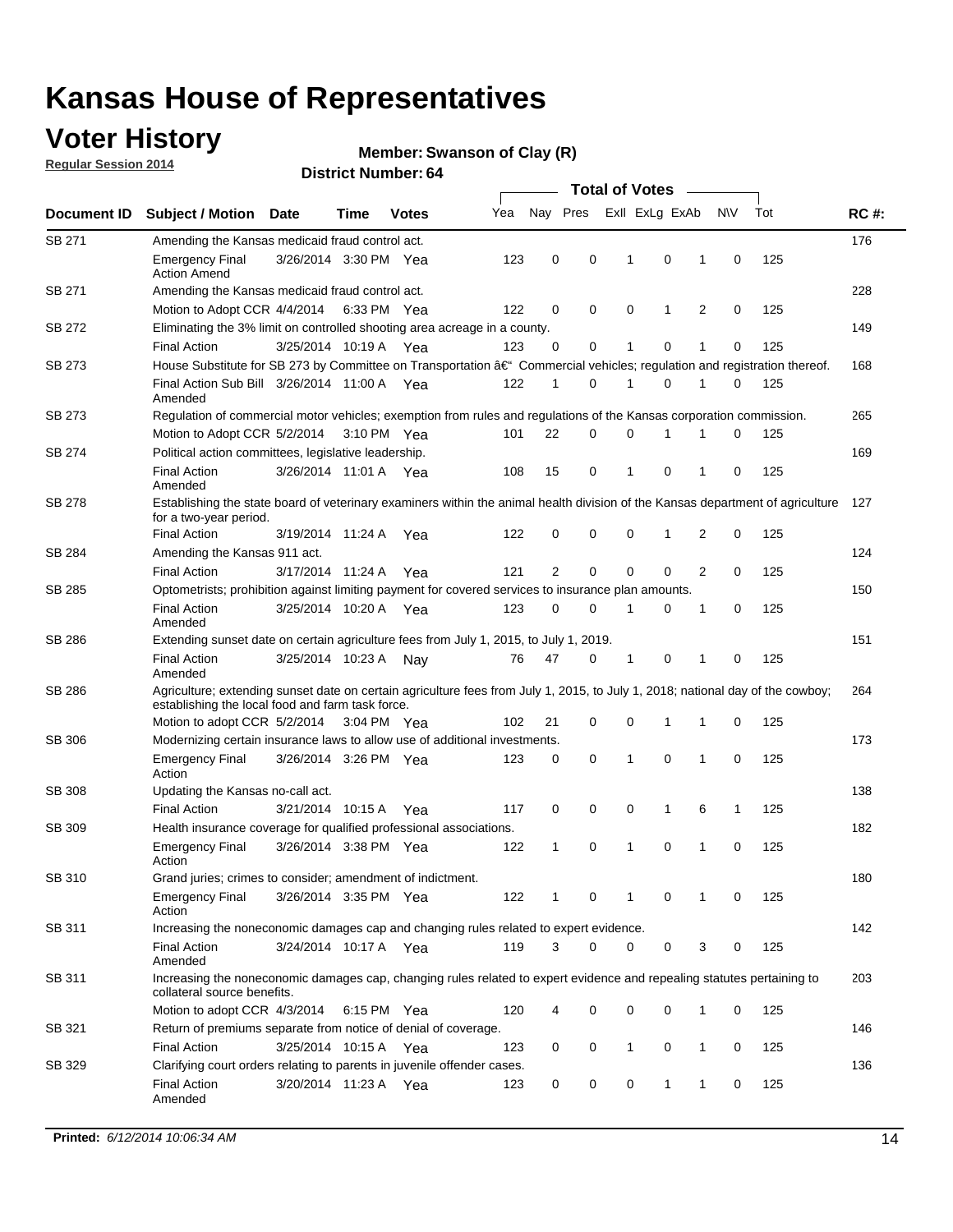#### **Voter History**

**Regular Session 2014**

**Member: Swanson of Clay (R)** 

|                    | <b>Total of Votes</b>                                                                                                                                              |                       |             |              |     |             |   |              |                |                |             |     |             |
|--------------------|--------------------------------------------------------------------------------------------------------------------------------------------------------------------|-----------------------|-------------|--------------|-----|-------------|---|--------------|----------------|----------------|-------------|-----|-------------|
| <b>Document ID</b> | <b>Subject / Motion Date</b>                                                                                                                                       |                       | Time        | <b>Votes</b> | Yea | Nay Pres    |   |              | Exll ExLg ExAb |                | N\V         | Tot | <b>RC#:</b> |
| SB 329             | Clarifying court orders relating to parents in juvenile offender cases and changing the statute of limitations on certain juvenile<br>offenses.                    |                       |             |              |     |             |   |              |                |                |             |     | 242         |
|                    | Motion to adopt CCR 4/30/2014 3:23 PM Yea                                                                                                                          |                       |             |              | 122 | $\mathbf 1$ | 0 | 1            | 1              | 0              | 0           | 125 |             |
| <b>SB 344</b>      | Special permits, oversized loads, transportation of hay or feed stuffs.                                                                                            |                       |             |              |     |             |   |              |                |                |             |     | 152         |
|                    | <b>Final Action</b><br>Amended                                                                                                                                     | 3/25/2014 10:24 A     |             | Yea          | 122 | 1           | 0 | 1            | 0              | $\mathbf 1$    | 0           | 125 |             |
| SB 349             | Boiler safety act; deputy inspectors.                                                                                                                              |                       |             |              |     |             |   |              |                |                |             |     | 128         |
|                    | <b>Final Action</b><br>Amended                                                                                                                                     | 3/19/2014 11:25 A     |             | Yea          | 119 | 3           | 0 | 0            | 1              | $\overline{2}$ | $\mathbf 0$ | 125 |             |
| SB 349             | Board of technical professions; recodification of professions and scope of practice, other; boiler safety act, deputy<br>inspectors.                               |                       |             |              |     |             |   |              |                |                |             |     | 215         |
|                    | Motion to Adopt CCR 4/4/2014                                                                                                                                       |                       | 10:02 A     | Yea          | 112 | 11          | 0 | 1            | 0              | 1              | 0           | 125 |             |
| SB 351             | Vehicle identification numbers; penalties; damages.                                                                                                                |                       |             |              |     |             |   |              |                |                |             |     | 153         |
|                    | <b>Final Action</b>                                                                                                                                                | 3/25/2014 10:25 A     |             | Yea          | 123 | 0           | 0 | 1            | 0              | $\mathbf{1}$   | 0           | 125 |             |
| SB 357             | Increasing the number of allowable hunter education deferrals.                                                                                                     |                       |             |              |     |             |   |              |                |                |             |     | 154         |
|                    | <b>Final Action</b><br>Amended                                                                                                                                     | 3/25/2014 10:26 A     |             | Yea          | 97  | 26          | 0 | 1            | 0              | $\mathbf{1}$   | 0           | 125 |             |
| SB 357             | Authorizing land purchases by the state; amending process state uses to address seized wildlife; increasing the number of<br>allowable hunter education deferrals. |                       |             |              |     |             |   |              |                |                |             |     | 275         |
|                    | Motion to Adopt CCR 5/2/2014                                                                                                                                       |                       | 7:53 PM Yea |              | 113 | 11          | 0 | 0            | 0              | -1             | 0           | 125 |             |
| SB 359             | Relating to asbestos-related liability.                                                                                                                            |                       |             |              |     |             |   |              |                |                |             |     | 177         |
|                    | <b>Emergency Final</b><br>Action                                                                                                                                   | 3/26/2014 3:32 PM Yea |             |              | 94  | 29          | 0 | 1            | $\mathbf 0$    | $\mathbf 1$    | $\mathbf 0$ | 125 |             |
| <b>SB 367</b>      | Creating the student data privacy act.                                                                                                                             |                       |             |              |     |             |   |              |                |                |             |     | 186         |
|                    | <b>Emergency Final</b><br><b>Action Amend</b>                                                                                                                      | 3/26/2014 3:43 PM Yea |             |              | 119 | 4           | 0 | 1            | 0              | -1             | 0           | 125 |             |
| SB 367             | Creating the student data privacy act.                                                                                                                             |                       |             |              |     |             |   |              |                |                |             |     | 245         |
|                    | Motion to adopt CCR 4/30/2014 3:41 PM Yea                                                                                                                          |                       |             |              | 123 | 0           | 0 | 1            | 1              | 0              | 0           | 125 |             |
| SB 371             | Amending employment security law regarding disposition of penalty funds and disclosure of confidential information.                                                |                       |             |              |     |             |   |              |                |                |             |     | 129         |
|                    | <b>Final Action</b>                                                                                                                                                | 3/19/2014 11:27 A Yea |             |              | 90  | 32          | 0 | 0            | 1              | 2              | 0           | 125 |             |
| <b>SB 372</b>      | Amending the shared work unemployment compensation program; layoff aversion.                                                                                       |                       |             |              |     |             |   |              |                |                |             |     | 155         |
|                    | <b>Final Action</b>                                                                                                                                                | 3/25/2014 10:28 A     |             | Yea          | 123 | 0           | 0 | $\mathbf{1}$ | 0              | $\mathbf{1}$   | 0           | 125 |             |
| SB 402             | Amending statutes related to the Kansas criminal justice information system committee.                                                                             |                       |             |              |     |             |   |              |                |                |             |     | 178         |
|                    | <b>Emergency Final</b><br>Action                                                                                                                                   | 3/26/2014 3:33 PM     |             | Yea          | 123 | 0           | 0 | 1            | 0              | $\mathbf{1}$   | 0           | 125 |             |
| SB 423             | Authorizing Department of Administration to sell Landon and Eisenhower state office buildings.                                                                     |                       |             |              |     |             |   |              |                |                |             |     | 233         |
|                    | <b>Final Action</b><br>Amended                                                                                                                                     | 4/5/2014              | 10:28 A     | Nay          | 66  | 55          | 0 | 0            | 0              | 4              | 0           | 125 |             |
| SB 424             | Amending the statutory requirements for a valid hospital lien.                                                                                                     |                       |             |              |     |             |   |              |                |                |             |     | 183         |
|                    | <b>Emergency Final</b><br>Action                                                                                                                                   | 3/26/2014 3:39 PM Yea |             |              | 115 | 8           | 0 | 1            | 0              | -1             | 0           | 125 |             |
| SCR 1618           | Substitute for SCR 1618 by Committee on Federal and State Affairs -- State constitutional amendment authorizing raffles.                                           |                       |             |              |     |             |   |              |                |                |             |     | 170         |
|                    | Final Action Sub Bill 3/26/2014 11:06 A                                                                                                                            |                       |             | Yea          | 102 | 19          | 2 | 1            | 0              | -1             | 0           | 125 |             |
| SCR 1620           | Port authority; creation in Stafford, Kansas.                                                                                                                      |                       |             |              |     |             |   |              |                |                |             |     | 234         |
|                    | <b>Final Action</b>                                                                                                                                                | 4/5/2014              | 10:29 A     | Yea          | 121 | 0           | 0 | 0            | 0              | 4              | 0           | 125 |             |